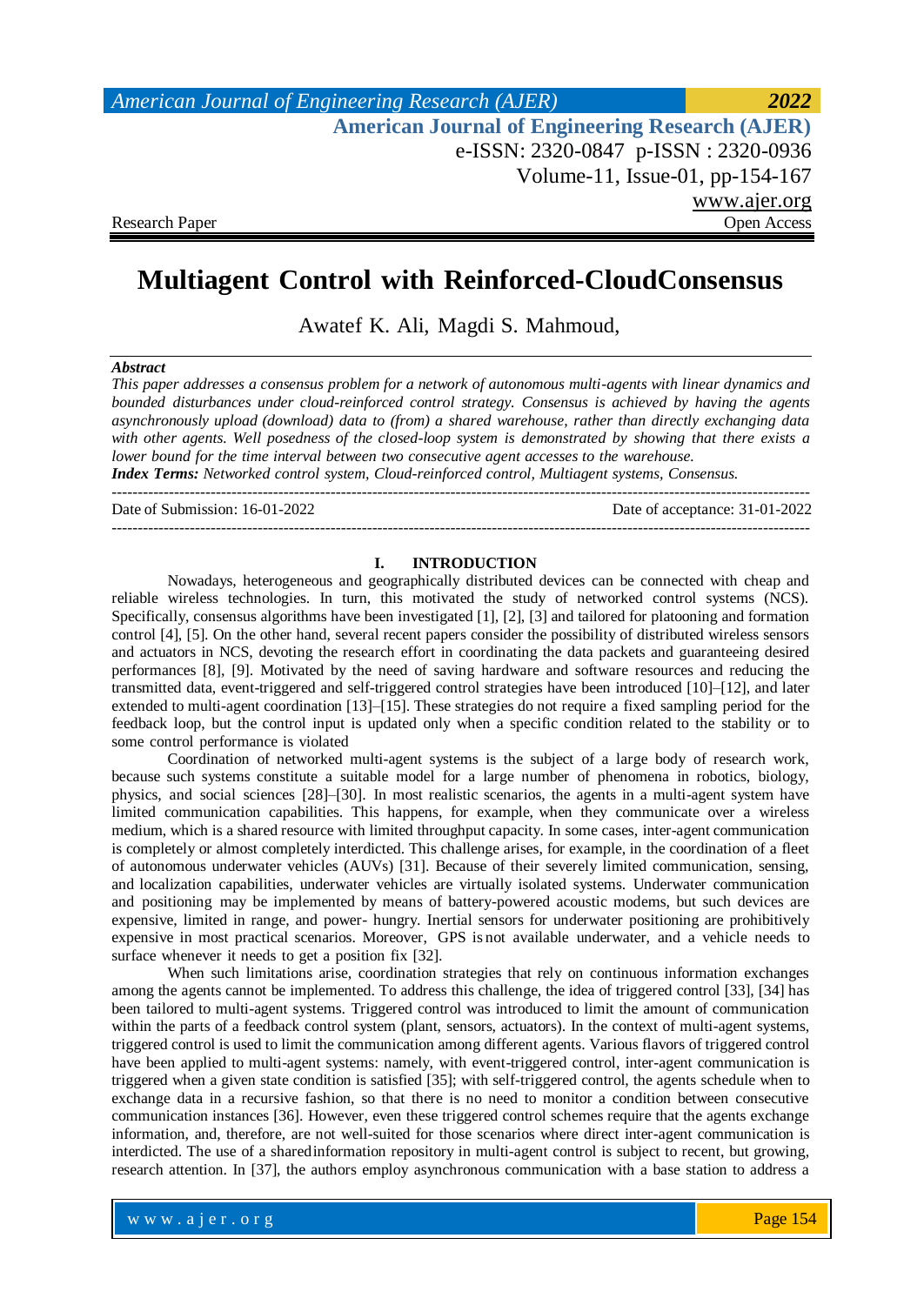multi-agent coverage control problem. In [38], the authors present a cloud-supported approach to multi-agent optimization.

In this paper, we present a multi-agent control scheme where inter-agent communication is completely replaced by the use of a shared information warehouse hosted on a cloud. Differently than in traditional event-triggered coordination schemes, here each agent schedules its own cloud accesses independently, and does not need to be alert for information broadcast by other agents. When an agent accesses the warehouse, it uploads some data packets, and downloads other packets that were previously deposited by other agents. Therefore, each agent receives only outdated information about the state of the other agents. The control law and the rule for scheduling the cloud accesses are designed to guarantee that the closed-loop system is well-posed and achieves the control objective, in spite of only using outdated information.

#### **II. ELEMENTS OF GRAPH THEORY**

In this section, some preliminary knowledge of graph theory [50] is introduced to facilitate the subsequent analysis.

Let  $G = (V, E, A)$  be a directed graph of order n, where  $V = \{s_1, ..., s_n\}$  is the set of nodes,  $E \subseteq V \times V$  is the set of edges, and  $A = |a_{ij}| \in \Re^{n \times n}$  is a weighted adjacency matrix. The node indexes belong to a finite index set  $I = \{1,2,...,n\}$ . An edge of G is denoted by  $e_{ij} = (s_i, s_j)$ , where the first element  $s_i$  of the  $e_{ij}$  is said to be the tail of the edge and the other  $s_i$  to be the head. The adjacency elements associated with the edges are positive, that is  $e_{ij} \in E \Leftrightarrow a_{ij} > 0$ . If a directed graph has the property that  $a_{ij} = a_{ji}$  for any  $i, j \in I$ , the directed graph is called undirected. The Laplacian with the directed graph is defined as  $L = \Delta - A \in \mathbb{R}^{n \times n}$ , where  $\Delta = |\Delta_{ij}|$  is a diagonal matrix with  $\Delta_{ii} = \sum_{i=1}^{n} a_{ii}$ . An important fact of L is that all the row sums of L are zero and thus 1 is an eigenvector of L associated with the zero eigenvalue. The set of neighbors of node  $s_i$  is denoted by  $\{s_i \in V: (s_i, s_j) \in E\}$ . A directed path is a sequence of ordered edges of the form  $(s_{i1}, s_{i2}), (s_{i2}, s_{i3}), ...,$  where  $s_{ij} \in V$  in a directed graph. A directed graph is said to be strongly connected, if there is a directed path from every node to every other node. Moreover, a directed graph is said to have spanning trees, if there exists a node such that there is a directed path from every other node to this node.

*A. Basic results*

Lemma  $1$  ([58]): If the graph G has a spanning tree, then its Laplacian L has the following properties:

*1. Zero is a simple eigenvalue of L, and*  $1<sub>n</sub>$  *is the corresponding eigenvector, that is*  $L1<sub>n</sub> = 0$ 

2. The rest  $n-1$  eigenvalues all have positive real parts. In particular, if the graph G is undirected, then *all these eigenvalues are positive and real.*

*Lemma* 2 ([52]): Consider a directed graph G. Let  $D \in \mathbb{R}^{n \times |\mathcal{E}|}$  be the 01-matrix with rows and columns *indexed by the nodes and edges of G, and*  $\mathcal{E} \in \mathbb{R}^{|\mathcal{E}| \times n}$  *be the 01-matrix with rows and columns indexed by the edges and nodes of G, such that* 

> $\mathcal{D}_{uf} = \begin{cases} 1 \\ 0 \end{cases}$  $\boldsymbol{0}$

 $\varepsilon_{fu} = \begin{cases} 1 \\ 0 \end{cases}$ 

$$
\bigcup_{i=1}^{n} 0
$$
 otherwise

where  $|\mathcal{E}|$  is the number of the edges. Let  $Q = \text{diag}\{q_1, q_2, ..., q_{|E|}\}\$ , where  $q_p(p = 1, ..., |\mathcal{E}|)$  is the weight of the pth edge of  $G$  (i.e. the value of the adjacency matrix on the pth edge). Then the Laplacian of  $G$  can be transformed into  $\mathbb{L} = \mathcal{D}Q(\mathcal{D}^T - \mathcal{E}).$ 

*B. Laplacian spectrum of graphs*

This section is a concise review of the relationship between the eigenvalues of a Laplacian matrix and the topology of the associated graph.We refer the reader to [49] for a comprehensive treatment of the topic. We list a collection of properties associated with undirected graph Laplacians and adjacency matrices, which will be used in subsequent sections of the paper.

A graph  $\mathcal G$  is defined as

 $\mathcal{G} = (\mathcal{V}, \mathcal{A})$ 

where V is the set of nodes (or vertices)  $V = \{1, ..., N\}$  and  $A \subseteq V \times V$  the set of edges  $(i, j)$  with  $i \in V, j \in V$ . The degree  $d_i$  of a graph vertex j is the number of edges which start from j. Let  $d_{\text{max}}(G)$  denote the maximum vertex degree of the graph  $\mathcal{G}$ .

*C. Properties of adjacency matrix*

We denote  $A(G)$  by the (0,1) adjacency matrix of the graph G. Let  $A_{ij} \in \mathbb{R}$  be its i, j element, then  $A_{i,i} =$  $0, \forall i = 1, ..., N$ ,  $A_{i,j} = 0$  if  $(i,j) \notin \mathcal{A}$  and  $A_{i,j} = 1$  if  $(i,j) \in \mathcal{A}, \forall i, j = 1, ..., N$ ,  $i \neq j$ . We will focus on undirected graphs, for which the adjacency matrix is symmetric.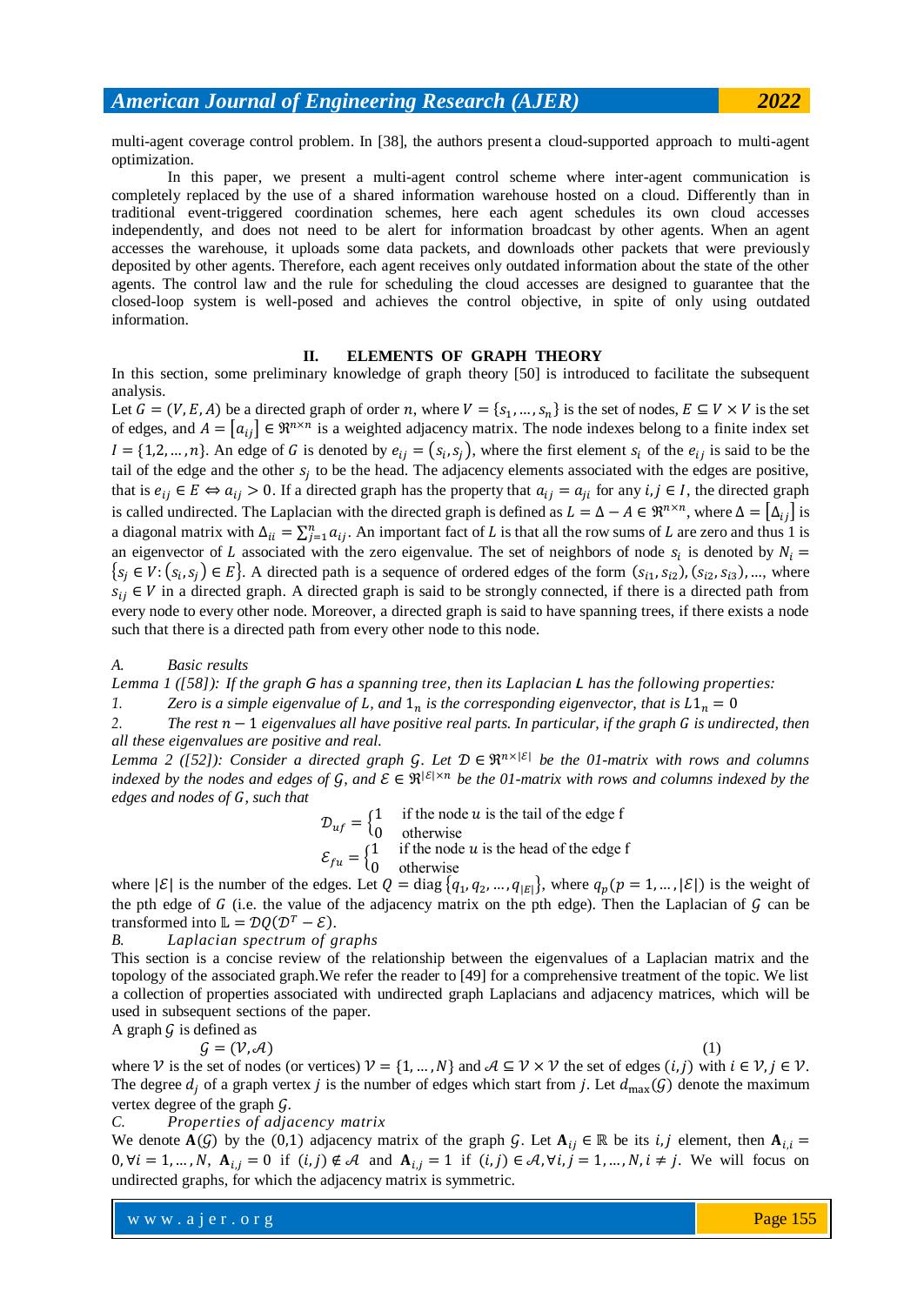Let  $\mathcal{S}(\mathbf{A}(G)) = \{\lambda_1(\mathbf{A}(G)), ..., \lambda_N(\mathbf{A}(G))\}$  be the spectrum of the adjacency matrix associated with an undirected graph  $G$  arranged in non-decreasing semi-order.

• Property 1: 
$$
\lambda_N(A(G)) \leq d_{\max}(G)
$$
.

This property together with Proposition 1 implies

**Property 2:**  $\gamma_i \geq 0$ ,  $\forall \gamma_i \in \mathcal{S}(d_{\text{max}}I_N - A)$ .

We define the Laplacian matrix of a graph  $\tilde{G}$  in the following way:

$$
L(\mathcal{G}) = \mathbf{D}(\mathcal{G}) - \mathbf{A}(\mathcal{G}) \tag{2}
$$

where  $\mathbf{D}(G)$  is the diagonal matrix of vertex degrees  $d_i$  (also called the valence matrix). Eigenvalues of Laplacian matrices have been widely studied by graph theorists. Their properties are strongly related to the structural properties of their associated graphs. Every Laplacian matrix is a singular matrix. By Gershgorin's theorem [51], the real part of each nonzero eigenvalue of  $L(G)$  is strictly positive.

For undirected graphs,  $L(G)$  is a symmetric, positive semidefinite matrix, which has only real eigenvalues. Let  $\mathcal{S}(L(\mathcal{G})) = \{\lambda_1(L(\mathcal{G})), ..., \lambda_N(L(\mathcal{G}))\}$  be the spectrum of the Laplacian matrix L associated with an undirected graph  $\mathcal G$  arranged in non-decreasing semi-order. Then,

#### • **Pro**p**erty 3:**

1.  $(L(G)) = 0$  with corresponding eigenvector of all ones, and  $\lambda_2(L(G))$  iff G is connected. In fact, the multiplicity of 0 as an eigenvalue of  $L(G)$  is equal to the number of connected components of G.

2. The modulus of  $\lambda_i(L(G))$ ,  $i = 1, ..., N$  is less then N.

The second smallest Laplacian eigenvalue  $\lambda_2(L(G))$  of graphs is probably the most important information contained in the spectrum of a graph. This eigenvalue, called the algebraic connectivity of the graph, is related to several important graph invariants, and it has been extensively investigated.

Let  $L(G)$  be the Laplacian of a graph G with N vertices and with maximal vertex degree  $d_{\text{max}}(G)$ . Then properties of  $\lambda_2(L(\mathcal{G}))$  include

• **Property 4:**

1.  $\lambda_2(L(\mathcal{G})) \leq (N/(N-1)) \min\{d(v), v \in \mathcal{V}\};$ 

2.  $\lambda_2(L(\mathcal{G})) \leq v(\mathcal{G}) \leq \eta(\mathcal{G});$ 

3.  $\lambda_2(L(G)) \geq 2\eta(G)(1 - \cos(\pi/N));$ 

4.  $\lambda_2(L(\mathcal{G})) \geq 2 \left(\cos \frac{\pi}{M}\right)$  $\frac{\pi}{N}$  – cos 2 $\frac{\pi}{N}$  $\frac{\pi}{N}\bigg)\eta(\mathcal{G})-2\cos\frac{\pi}{N}$  $\frac{\pi}{N}\left(1-\cos\frac{\pi}{N}\right)$  $\frac{n}{N}$ 

where  $v(G)$  is the vertex connectivity of the graph G (the size of a smallest set of vertices whose removal renders G disconnected) and  $\eta(G)$  is the edge connectivity of the graph G (the size of a smallest set of edges whose removal renders  $G$  disconnected) [53].

Further relationships between the graph topology and Laplacian eigenvalue locations are discussed in [55] for undirected graphs. Spectral characterization of Laplacian matrices for directed graphs can be found in [51], see also Fig. 1



A lemma about Laplacian  $L$  associated with a balanced digraph  $G$  is given hereafter: *Lemma 3:* If *G* is balanced, then there exists a unitary matrix

V  $\mathsf{L}$ I ł ŀ I  $\int_{\sqrt{t}}^{1}$  $\frac{1}{\sqrt{n}}$  .  $\mathbf{1}$  $\frac{1}{\sqrt{n}}$  .  $\frac{1}{\sqrt{2}}$  :  $\frac{1}{\sqrt{2}}$  :  $\frac{1}{\sqrt{2}}$  :  $\frac{1}{\sqrt{2}}$  $\sqrt{}$  $\overline{1}$  $\overline{\phantom{a}}$ I I I  $\in \mathcal{C}^m$ (3)

such that

$$
V^*LV = \begin{bmatrix} 0 & \\ & H \end{bmatrix} = \Lambda \in \mathcal{C}^{n \times n}, \, H \in \mathcal{C}^{(n-1)\times(n-1)} \tag{4}
$$

www.ajer.org where  $\mathcal{L} = \mathcal{L} \left( \mathcal{L} \right)$  is the set of  $\mathcal{L} \left( \mathcal{L} \right)$ 

Page 156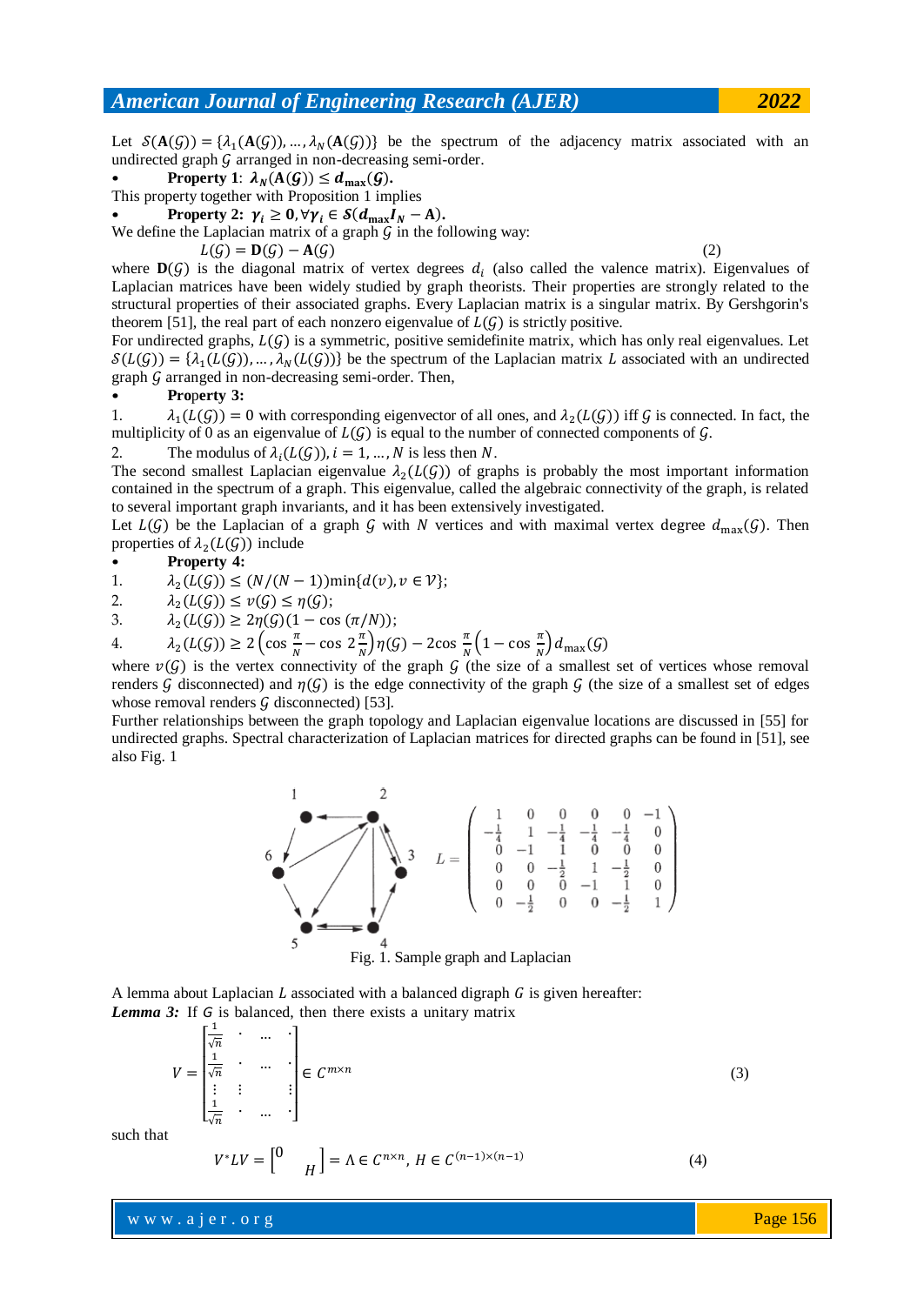Moreover, if G has a globally reachable node,  $H + H^*$  is positive definite. *Proof:* Let  $V = [\zeta_1, \zeta_2, ..., \zeta_n]$  be a unitary matrix where  $\zeta_i \in C^n$   $(i = 1, ..., n)$  are the column vectors of V and  $\zeta_1 = (1/\sqrt{n})1 = (1/\sqrt{n}, 1/\sqrt{n}, ... , 1/\sqrt{n})^T$ Notice that if G is balanced, it implies that  $\zeta_1^* L = 0$ . Then we have  $V^*LV = V^*L[\zeta_1, \zeta_2, ..., \zeta_n]$ 

$$
= \begin{bmatrix} \zeta_1^* \\ \zeta_2^* \\ \vdots \\ \zeta_n^* \end{bmatrix} [0_n, L\zeta_2, ..., L\zeta_n]
$$
  
= 
$$
\begin{bmatrix} 0 & 0_{n-2}^T \\ \vdots & H \end{bmatrix}
$$

Furthermore, if G has a globally reachable node, then  $L + L<sup>T</sup>$  is positive semi-definite, see Theorem 7 in [54]. Hence,  $V^*(L + L^T)V$  is also positive semidefinite. From the results of [56] we know that 'zero' is a simple eigenvalue of L and, therefore,  $H + H^*$  is positive definite.

As closing remarks, the Laplacian matrix satisfies the property  $L = CC^T$ . It is well-known fact that this property holds regardless of the choice of the orientation of G. Let  $x_i$  denote a scalar real value assigned to  $v_i$ . Then  $\mathbf{x} = [x_1, \dots, x_n]^T$  denotes the state of the graph G. We define the Laplacian Potential of the graph as follows  $\Psi_{G}(x) = \frac{1}{2}$  $rac{1}{2}x$  $T L x$  (5)

From this definition, the following property of the Laplacian potential of the graph follows: *Lemma 4:* [60] The Laplacian potential of a graph is positive definite and satisfies the following identity:

$$
x^T L x = \sum_{j \in \mathbb{N}_i} \left( x_j(t) - x_i(t) \right)^2 \tag{6}
$$

*Moreover, given a connected graph,*  $\Psi_G(x) = 0$  *if and only if*  $x_i = x_i$ ,  $\forall i, j$ .

It follows from Lemma 4, the Laplacian potential of the graph  $\Psi<sub>G</sub>(x)$  is a measure of the total disagreement among all nodes. If at least two neighboring nodes of  $\Psi_G$  disagree, then  $\Phi_G > 0$ . Hence, minimizing  $\Psi_G$  is equivalent to reaching a consensus which signifies a fundamental key in the design of consensus protocols. Remark 1: It well know from [57] that for a connected graph that is undirected, the following well-known

property holds [50]:

$$
\min_{x \neq 0} \frac{x^t L x}{\|x\|^2} = \lambda_2(L) \tag{7}
$$

The proof follows from a special case of Courant-Fischer Theorem in [61]. A connection between  $\lambda_2(\tilde{L})$  with  $\hat{L}=\frac{1}{2}$  $\frac{1}{2}(L+L^t)$ , called the Fiedler eigenvalue of  $(\hat{L})$ [62] and the performance (that is, worst case speed of convergence) of protocol (.) on digraphs is established in [59]. *D. Notation*

Throughout this paper,  $\mathfrak{R}^n$  is used to denote the n-dimensional Euclidean space equipped with  $\| \cdot \|$ , the standard  $L_2$  norm on vectors or their induced norms on matrices and  $\mathfrak{R}^{m \times n}$  is the set of all  $m \times n$  real matrices. Let  $I_r$  be the unit matrix of order r. The superscript '  $T$  ' denotes matrix transposition and '  $\cdot$  ' denotes the transpose of corresponding elements introduced by symmetry.  $X > 0$  means that X is real symmetric and positive definite; Moreover,  $X > Y$  means  $X - Y > 0$ . Given a matrix W, let  $\rho(W)$  denote its spectral radius. For any positive integer N, let  $N = \{1, ..., N\}$  diag  $(W_1, ..., W_N)$  is a block diagonal matrix with main diagonal block matrices  $W_i$ ,  $j \in \mathbb{N}$  and the off-diagonal blocks are zero matrices. The Kronecker product [50] of  $A \in \mathbb{R}^{p \times q}$ :  $= |a_{ij}|$  and  $B \in \mathbb{R}^{m \times n}$  is denoted by  $A \otimes B$  and is a pm  $\times$  qn matrix defined by

$$
A \otimes B := |a_{ij}B|
$$

The Kronecker product further facilitates the manipulation of matrices by the following expansion properties

1. 
$$
(A \otimes B)(C \otimes D) = AC \otimes BD,
$$

2.  $T = A^T \otimes B^T$ ,

3. Let 
$$
A \in \mathbb{R}^{r \times s}
$$
 and  $B \in \mathbb{R}^{N \times N}$ . Then  $(I_N \otimes A)(B \otimes I_s) = (B \otimes I_r)(I_N \otimes A) = B \otimes A$ 

*E. Communication Graph*

The topology of a communication network can be expressed by a graph, either directed or undirected, according to whether the information flow is unidirectional or bidirectional [50]. A weighted directed graph (digraph)  $G = (V, E, A)$  be a directed graph of order N, where  $V = \{v_1, ..., v_N\}$  is the set of nodes,  $E \subseteq V \times V$  is the set of edges, and  $A = |a_{ij}| \in \Re^{N \times N}$  is a weighted adjacency matrix. The node indexes belong to a finite index set  $I = \{1, 2, ..., N\}$ . An edge of G is denoted by  $e_{ij} = (v_i, v_j)$ , where the first element  $v_i$  of the  $v_{ij}$  is said to be the tail of the edge and the other  $v_i$  to be the head. The adjacency elements associated with the edges are positive, that is  $e_{ij} \in E \Leftrightarrow a_{ij} > 0$ . If a directed graph has the property that  $a_{ij} = a_{ii}$  for any  $i, j \in I$ , the directed graph is called undirected. The set of neighbors of node  $v_i$  is denoted by  $\mathbb{N}_i = \{v_i \in \mathbb{V}: (v_i, v_j) \in E\}$ , which is the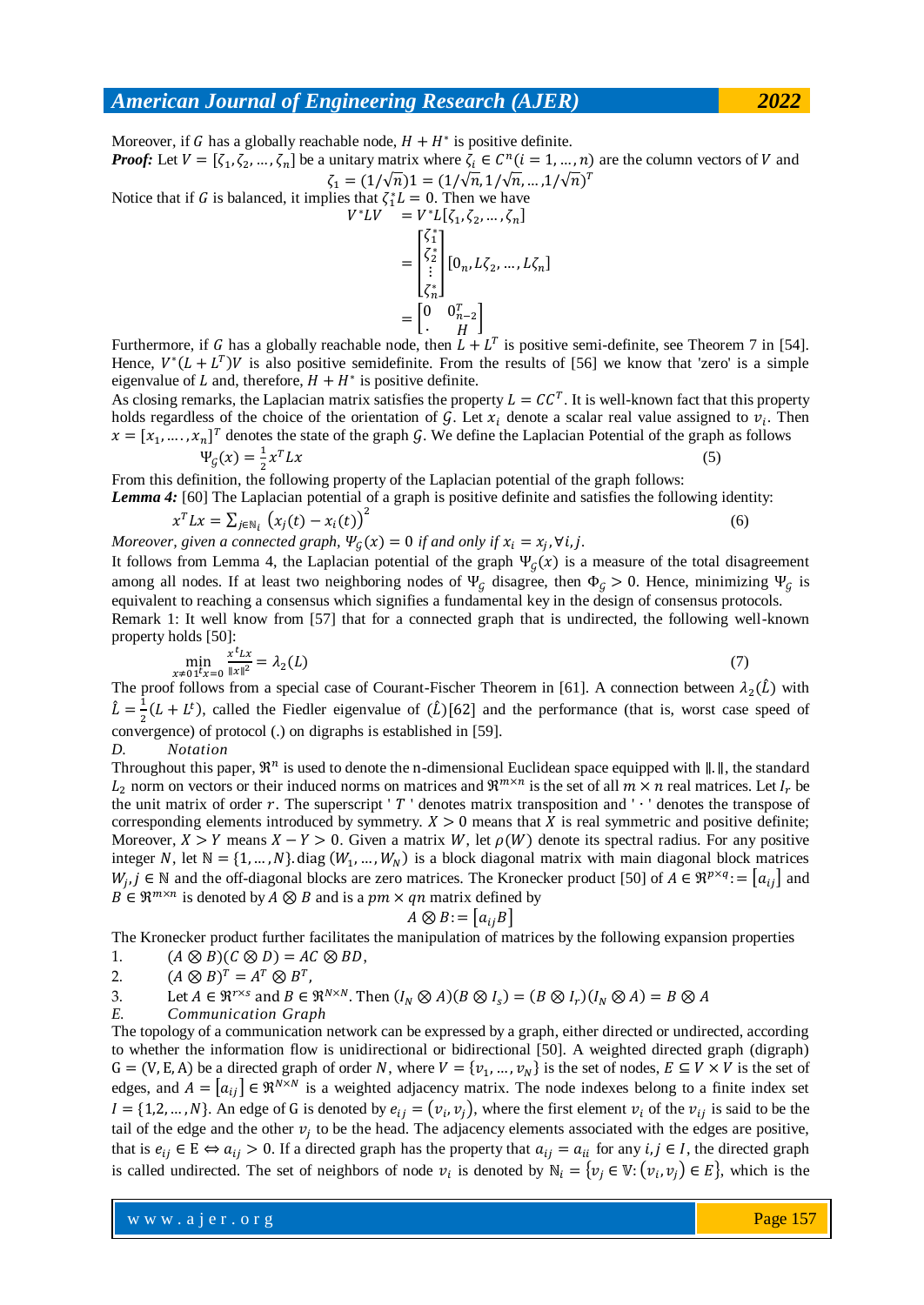index set of the agents from which the ith agent can obtain necessary information. The Laplacian with the directed graph is defined as  $L = [\ell_{ij}]_{N \times N}$ , where

$$
\ell_{ij} = \begin{cases}\n-1 & \text{if } j \in \mathbb{N}_i \\
|\mathbb{N}_i| & \text{if } j = i \\
0 & \text{otherwise}\n\end{cases}
$$

where  $N_i$  denotes the number of neighbors of the i th agent (the in-degree of agent i). It turns out that  $A \in \mathbb{R}^{n \times n}$ , where  $\Lambda = [\Lambda_{ii}]$  is a diagonal matrix with  $\Lambda_{ii} = \sum_{i=1}^n a_{ii}$ . An important fact of L is that all the row sums of L are zero and thus  $1_n = [1, 1, ..., 1]$  is an eigenvector of L associated with the zero eigenvalue. Lemma 5: Given integers n, N and  $A \in \mathbb{R}^{n \times n}$ ,  $R \in \mathbb{R}^{N \times N}$ . Let  $A_0 = I_N \otimes A$  and  $R_0 = R \otimes I_n$ . Then

$$
A_0R_0
$$
. Proof: Using the expansion properties, we obtain  
\n
$$
R_0A_0 = (R \otimes I_n)(I_N \otimes A) = (RI_N) \otimes (I_nA)
$$
\n
$$
= (I_NR) \otimes (AI_n) = (I_N \otimes A)(R \otimes I_n) = A_0R_0
$$

#### **III. DISTRIBUTED EVENT-TRIGGERED TRACKING CONTROL**

Recently some great advances have been achieved in cooperative control of multiagent systems. The research focus is mainly on communication environments which consequently require distributed control design. To this day, some control techniques have been proposed according to different communication conditions, such as time-varying networks [86], [95], subject to measurement noise [89], [92], time delays [88], [50], or disturbances [94], [98].

A future control design may equip agents with embedded micro-processors to collect information from neighboring agents so as to update the controller according to some pre-designed rules. Motivated by this observation, some protocols were proposed to deal with distributed algorithms of communication and controller actuation scheduling [84], [97], [99]. Since micro-processors are generally resource- and energy-limited, an event-triggered control was designed based on measurement errors for execution in [97]. A timing issue was investigated through the use of a distributed event-triggered feedback scheme in networked control systems in [99]. Very recently, some distributed event-triggered control strategies were proposed for multi-agent systems [83], [84], [93]. All these control design methods possess a common characteristics that the controller is updated only when the measurement error magnitude exceeds a certain threshold.

In [84] and [83], centralized and decentralized event-triggered multiagent control protocols were developed for a first-order agreement problem, which were proven to be input-to-state stable (ISS) [91]. The centralized cooperative controller was actuated according to a global event-trigger rule while the decentralized one was updated at a sequence of separate eventtimes encoded by a local trigger function for each agent. Furthermore, a centralized event-triggered cooperative control was constructed for higher-dimensional multiagent consensus with a weighted topology in [93], an event-triggered cooperative control was proposed for firstorder discrete-time multi-agent systems in [85], and a neighbor-based tracking control together with a distributed estimation was proposed for leader-follower multi-agent systems in [87].

In what follows, we follow [81] and consider a distributed event-triggered tracking control problem for leader-follower multi-agent systems in a fixed directed network topology with partial measurements and communication delays. In collective coordination of a group of autonomous agents, the leader-follower problem has been considered for tracking a single or multiple leaders in [82], [87], [89], [90], [96]. In reality, some state information of the leader cannot be measured, therefore a decentralized observer design plays a key role in cooperative control of leader-follower multiagent systems. Within this context, an observer-based dynamic tracking control was proposed to estimate the unmeasurable state (i. e., velocity) of an active leader in [87] by collecting real-time measurements from neighbors. In this paper, inspired by the event-triggered scheduling strategy in multi-agent systems, we consider a dynamic tracking problem with event-triggered strategy involved in the control update. During the event-triggered tracking control process, we assume that every follower agent broadcasts its state information only if needed, which requires the follower agent to update its state only if some measure of its state error is above a specified threshold.

It is noted in the literature about event-triggered control of multi-agent systems that, event-triggered cooperative controllers often keep constant between two consecutive broadcasts. However, in this paper we concern with the scenario of an independent active leader, who does not need the event-triggered control updates. Thus, a more sophisticated event-triggered strategy needs to be developed to continuously update every agent's partial control input, subject to its local computational resources availability. We adopt a decentralized event-triggered strategy to update the local controllers, and finally take into account the communication delays in the tracking control design.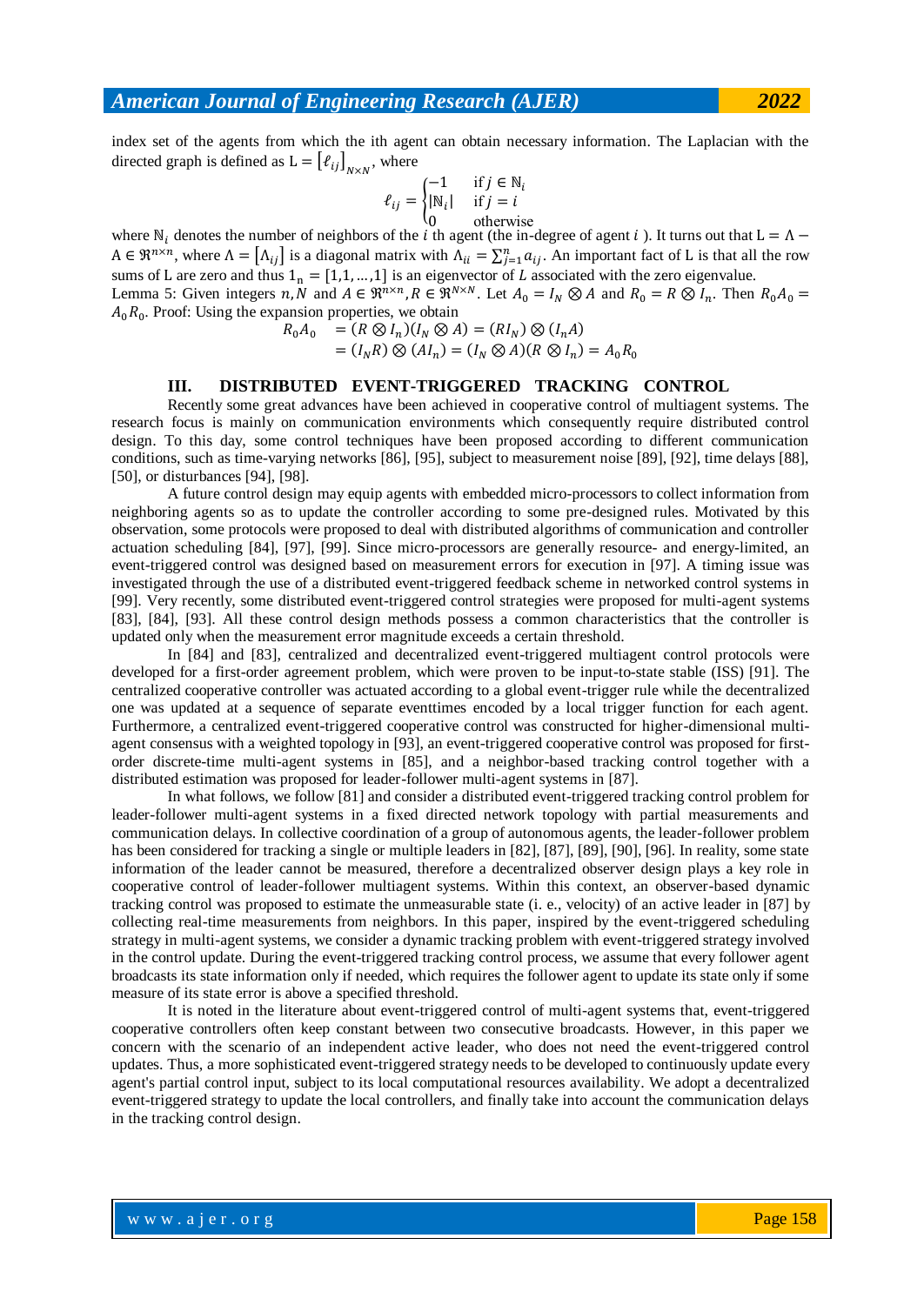#### **IV. PROBLEM DESCRIPTION**

The multi-agent system under study is a group of  $n$  follower-agents (called followers for simplicity and labeled  $1, \ldots, n$ ) and one active leader-agent (called leader and labeled 0). The followers are moving based on the information exchange in their individual neighborhood while the leader is self-active hence moving independently.

Thus, the information flow in the leader-follower multi-agent system can be conveniently described by a directed graph  $\bar{G}$ . We recall the information about graph theory from [50] or Section II.

The dynamics of the  $i$  th follower is assumed to be a first-order linear system:

$$
\dot{x}_i(t) = u_i(t), \quad i = 1, \dots, n
$$
\nwhere  $x_i(t) \in \mathbb{R}^l$  and  $u_i(t) \in \mathbb{R}^l$  are, respectively, the state and the control input. The active leader is described

by a second-order linear system with a partially unknown acceleration:

$$
\dot{x}_0(t) = v_0(t), \n\dot{v}_0(t) = u_0(t) + \delta(t)
$$
\n(9)

$$
y_0(t) = x_0(t)
$$

where  $x_0(t) \in \mathbb{R}^l$ ,  $v_0(t) \in \mathbb{R}^l$  and  $u_0(t) \in \mathbb{R}^l$  are, respectively, the position, velocity and acceleration, the disturbance  $\delta(t) \in \mathbb{R}^l$  is bounded with an upper bound  $\delta$ , and  $y_0(t)$  is the only measured output.

Since only the position of the leader can be measured, each follower has to collect information from its neighbors and estimate the leader's velocity during the motion process. In [87], a distributed observer-based dynamic tracking control was proposed for each follower :  $\mathbf{I}$ 

$$
\dot{v}_i(t) = u_0(t) - \gamma k \left[ \sum_{j \in \mathbb{N}_i} a_{ij} (x_i - x_j) + a_{i0} (x_i - x_0) \right]
$$
  

$$
u_i(t) = v_i(t) - k \left[ \sum_{j \in \mathbb{N}_i} a_{ij} (x_i - x_j) + a_{i0} (x_i - x_0) \right]
$$
 (10)

where  $v_i(t)$  is the 'estimate' of the leader's velocity  $v_0(t)$  and  $a_{i0}$  is the leader's adjacency coefficient. The dynamic tracking control (10) assumes that the relative position measurements  $(x_i - x_0)$  are transmitted in continuous time.

In practice, however, communication (especially wireless communication) takes place over digital networks therefore information is transmitted at discrete time instants. When the follower finds that a local "error" signal exceeds a given threshold, it broadcasts its state information to all neighboring agents. Under this scenario, the event-triggered dynamic tracking control is more preferable than that proposed in (10).

In the leader-follower problem under investigation, the active leader is independent and needs not broadcast its information in any event-triggered fashion. However, follower i's control,  $u_i(t)$ , has to be designed based on the latest states received from its neighboring followers and also the sate  $x_0(t)$  if it is linked to the leader. Therefore, a new control protocol needs to be designed to solve the leader-following problem with an eventtriggered scheduling strategy. The event-triggered tracking problem is said to be solved if one can find a distributed event-triggered control strategy such that

$$
\| (x_i - x_j) \| \le \xi, \ i = 1, \dots, n
$$
\n
$$
\text{for some constant } \xi = \xi(\bar{\delta}) \text{ as } t \to \infty.
$$
\n
$$
(11)
$$

*A. Control design scheme*

In consensus control, it turns out that typical information available for a follower is its relative positions with the neighbors. It is usually assumed that the relative-position measurement

$$
y_{ij}(t) = x_i(t) - x_j(t) \tag{12}
$$

is performed in continuous time, which implicitly implies that the multi-agent communication network bandwidth is unlimited or every agent has abundant energy.



Fig. 2. The event times for follower i and follower j

However, when followers transmit their state information in discrete time, distributed tracking control needs to be redefined to take into account event-triggered strategies. In order to model the event-triggers for followers, assume that there are  $n$  monotone increasing sequences of event times

$$
\tau_i(s)(s=0,1,\cdots,i=1,\cdots,n)
$$

Let  $\hat{x}_i(t) = x_i(\tau_i(s)), t \in [\tau_i(s), \tau_i(s+1)),$  be the measured state of follower *i*. The measured relative-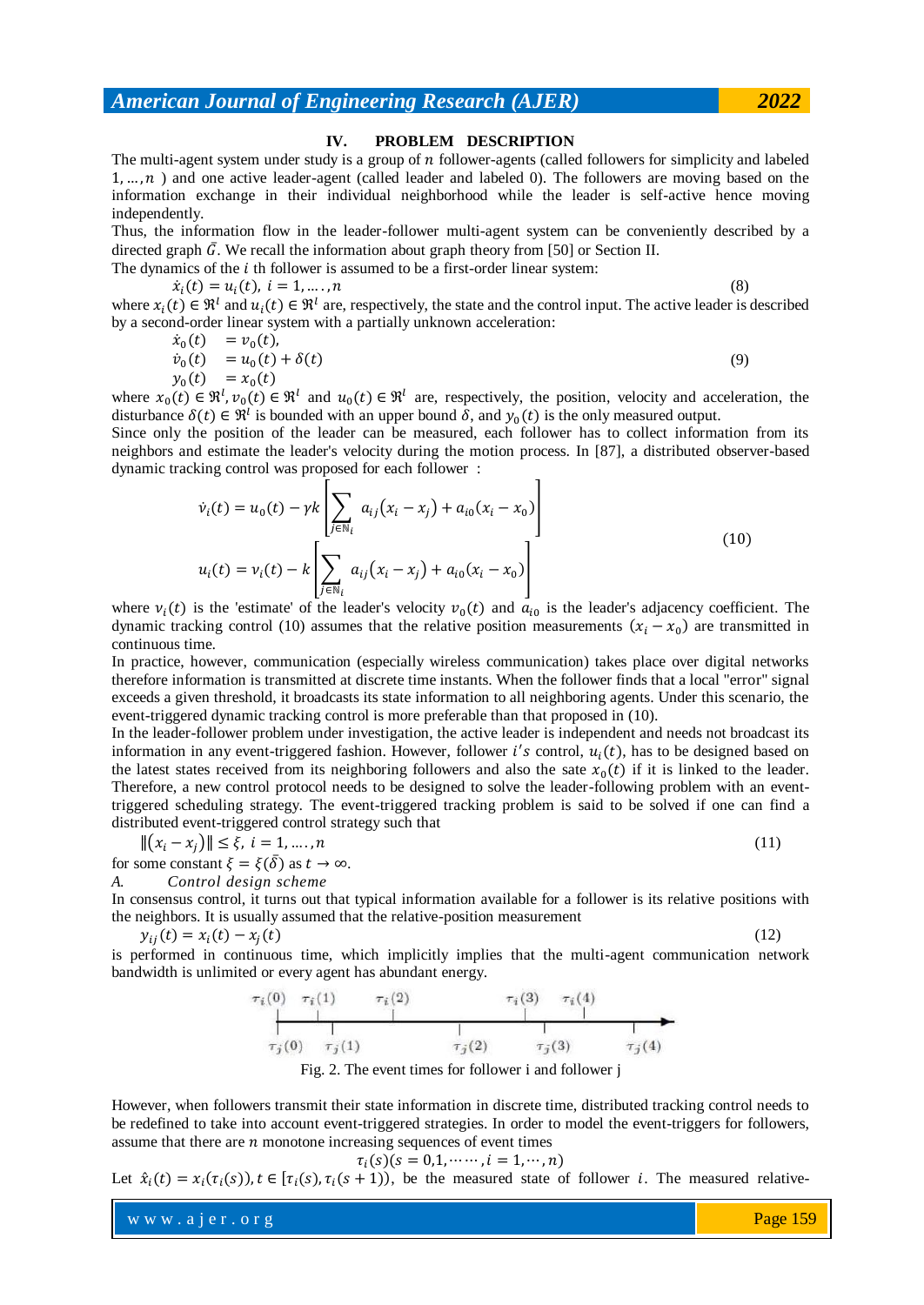position measurements  $y_{ij}(t)$  depend on the measured states  $\hat{x}_i(t)$  and  $\hat{x}_j(t)$ ,  $j \in \mathbb{N}_i$ , that is,

 $\hat{y}_{ij}(t) = \hat{x}_i(t) - \hat{x}_j(t), i, j = 1, ..., n$ (13)

It should be noted that the event times  $\tau_i(s)$  are mutually independent among followers and may take different values, as illustrated by Fig. 2.

Furthermore, if the communication between agent i and agent i (or the leader) has a time-varying delay  $r(t)$ , then the measured relative-position measurement is described by

 $\hat{y}_{ij}(t-r(t)) = \hat{x}_i(t-r(t)) - \hat{x}_j(t(t)-r)$  (14) where  $r(t)$  is a continuously differentiable function satisfying  $0 < r(t) < \bar{r} < \infty$ . Due to unavailable measurement of the leader's velocity  $v_0(t)$ , each follower can have an estimate  $v_i(t)$  by

fusing the information obtained from its neighbors. When communication delay is not considered, the velocity estimate  $v_i(t)$  is given with the measurements  $\hat{y}_{ij}(t)$  and  $y_{i0}(t)$ , as follows:

$$
\dot{v}_i(t) = u_0(t) - \gamma k \left[ \sum_{j \in \mathbb{N}_i} a_{ij} \hat{v}_{ij}(t) + a_{i0} y_{i0}(t) \right]
$$
\n(15)

where  $a_{ij}$  denotes the adjacency coefficient between follower *i* and follower *j*, constant  $0 < \gamma < 1$ , and the gain k is to be designed. Moreover, an event-triggered tracking control is designed as follows:

$$
u_i(t) = v_i(t) - k[\sum_{j \in \mathbb{N}_i} a_{ij} \hat{y}_{ij}(t) + a_{i0} y_{i0}(t)]
$$
\nwhere the gain *k* is the same as above. It is noted that both the velocity estimate  $v_i(t)$  and the control input  $u_i(t)$  use the broadcast measurements  $\hat{y}_{ij}(t)$  from neighboring follows and the continuous-time

measurement  $y_{i0}(t)$  from the leader. When communication delay is involved in the multi-agent coordination, a distributed event-triggered tracking control with time delays can be similarly formulated, as follows:

$$
u_i(t) = v_i(t) - k \left[ \sum_{j \in \mathbb{N}_i} a_{ij} \hat{y}_{ij}(t-r) + a_{i0} y_{i0}(t-r) \right]
$$
  

$$
\dot{v}_i(t) = u_0(t) - \gamma k \left[ \sum_{j \in \mathbb{N}_i} a_{ij} \hat{y}_{ij}(t-r) + a_{i0} y_{i0}(t-r) \right]
$$
 (17)

Next, we analyze the convergence of the tracking errors for all followers under distributed event-triggered control in both cases with and without communication delays

*B. Without communication delays*

For simplicity in exposition, we define the error term

 $e_i(t) = \hat{x}_i(t) - x_i(t) = \hat{x}_i(\tau_i(s)) - x_i(t), t \in [\tau_i(s), \tau_i(s)]$ 

The event-time  $\tau_i(s)$  is implicitly defined by an event-trigger,  $f_i(e_i(t), e_i(t) | j \in N_i) = 0$ , which will be given below. Hence,  $\hat{x}_i(t) = e_i(t) + x_i(t)$ .

With this variable change, the control (16) together with the velocity estimation (15) is applied to system (8), which yields the following closed-loop system:

$$
\dot{x} = v - k(L + B)x + kB1x_0 - kLe
$$

$$
\dot{\nu} = u_0 \mathbf{1} - \gamma k (L + B) x + \gamma k B \mathbf{1} x_0 - \gamma k L e
$$
\n
$$
\begin{bmatrix} x_1 \\ y_2 \end{bmatrix} \qquad \qquad \begin{bmatrix} v_1 \\ v_2 \end{bmatrix} \qquad \qquad \begin{bmatrix} e_1 \\ e_2 \end{bmatrix}
$$
\n(18)

where

$$
x = \begin{bmatrix} x_1 \\ x_2 \\ \vdots \\ x_n \end{bmatrix} \in \mathfrak{R}^n, \nu = \begin{bmatrix} \nu_1 \\ \nu_2 \\ \vdots \\ \nu_n \end{bmatrix} \in \mathfrak{R}^n, e = \begin{bmatrix} e_1 \\ e_2 \\ \vdots \\ e_n \end{bmatrix} \in \mathfrak{R}^n
$$

respectively, denote the position, velocity estimation, measurement error of the leader-follower multi-agent system,  $L = D$ ?  $A \in \mathbb{R}^{n \times n}$ ,  $A = |a_{ij}| \in \mathbb{R}^{n \times n}$ , and  $D \in \mathbb{R}^{n \times n}$  are, respectively, the Laplacian matrix, adjacency matrix and degree matrix of the directed subgraph  $G.B = diag\{a_{10},..., a_{n0}\}$  is a diagonal matrix representing the leader-follower adjacency relationship, and  $1 = \text{col } [1, ..., 1] \in \mathbb{R}^n$ .

From the algebraic graph theory [50], it is known that  $L$  always has a zero eigenvalue associated with the right eigenvector 1. Moreover, if the subgraph  $G$  is balanced, L has a zero eigenvalue associated with the left eigenvector 1 . This leads to

$$
-(L+B)x + B1x_0 = -(L+B)(x - x_0 1) := -H(x - x_0 1)
$$

It follows from Section II that

- vertex 0 is a globally reachable vertex of the directed graph  $\bar{G}$  and if its subgraph  $\bar{G}$  is balanced, then  $\lambda_* = m \{ \lambda :$  eigenvalues of  $(H + H^t) \} > 0$  (19)
- $? H$  is a stable matrix whose eigenvalues have negative real-parts;
- $\mathcal G$  is balanced and  $(H + H^t)$  is symmetric positive-definite matrix

Proceeding to examine the stability of system (18), we introduce the change of variables: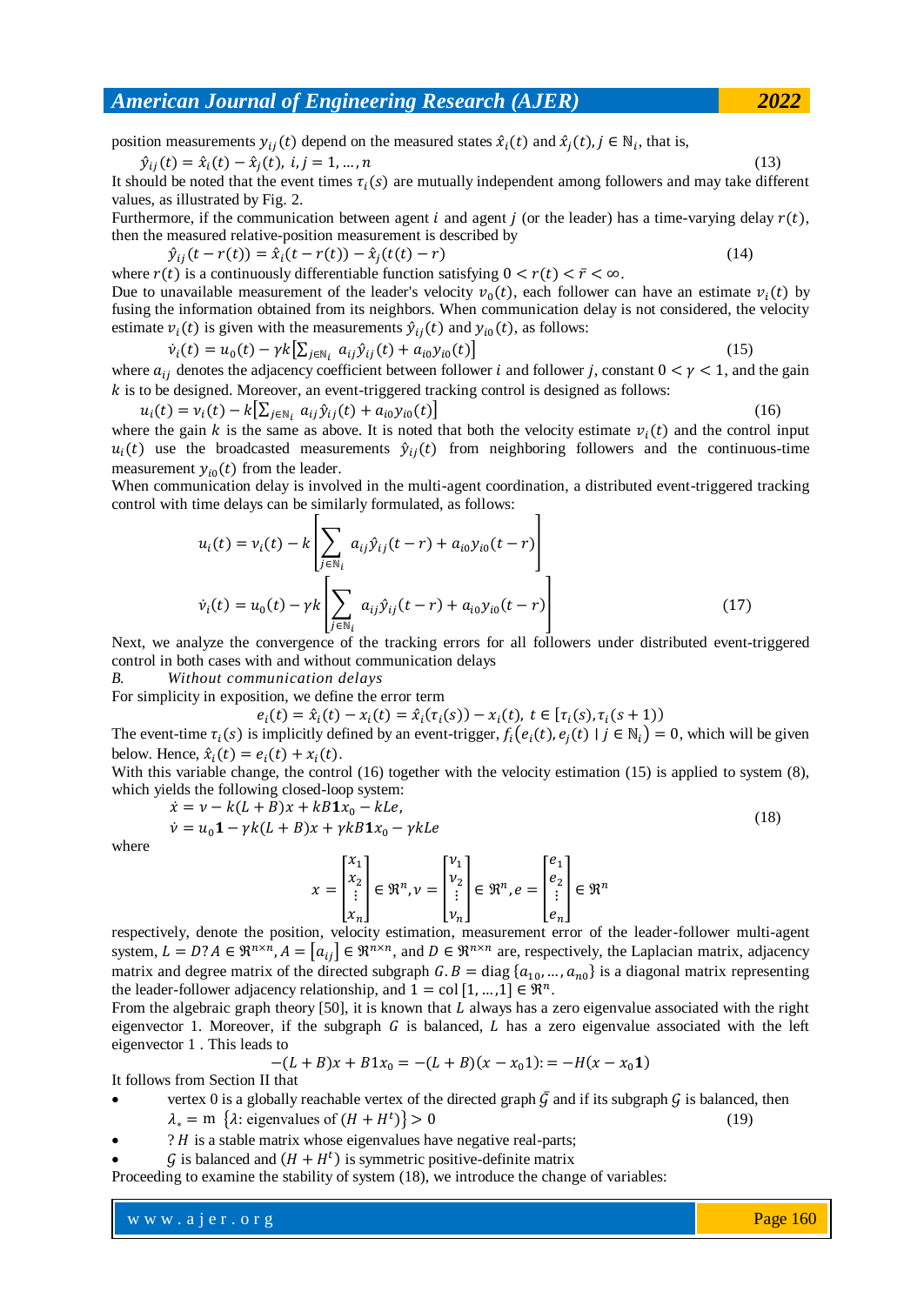$$
\bar{x} = x - x_0 \mathbf{1}, \ \bar{v} = v - v_0 \mathbf{1}
$$
\nso that system (18) is expressed by\n
$$
\dot{\bar{x}} = \bar{x} - kH\bar{u} + kI\bar{v}
$$
\n(20)

$$
\begin{aligned}\n\dot{\bar{x}} &= \bar{v} - kH\bar{x} - kLe, \\
\dot{\bar{v}} &= -\gamma kH\bar{x} - \gamma kLe - 1 \otimes \delta\n\end{aligned} \tag{21}
$$

or in compact form:<br> $\dot{\epsilon} = \bar{\epsilon} \epsilon + \bar{\epsilon} \epsilon + d$ غ

$$
\xi = \xi \xi + I e + a
$$
  
\n
$$
\xi = [\bar{x}^t, \bar{v}]^t, \Xi = \begin{bmatrix} -kH & I \\ -\gamma kH & 0 \end{bmatrix}, \Gamma = \begin{bmatrix} -kL \\ -\gamma kL \end{bmatrix}, d = \begin{bmatrix} 0 \\ 1 \otimes \delta \end{bmatrix}
$$
 (22)

Define a candidate ISS Lyapunov function

$$
V(\xi) = \xi^t P \xi, \ P = \begin{bmatrix} I & -\gamma I \\ I & I \end{bmatrix}, 0 < \gamma < 1
$$

The main result is established by the following theorem

**Theorem 1:** Assume that vertex 0 is a globally reachable vertex of the directed graph  $\bar{G}$ , if its subgraph  $\bar{G}$  is balanced and the gain  $k$  satisfies

$$
k > \frac{1}{2\gamma(1-\gamma^2)\lambda_*} \tag{23}
$$

Then, control (16) and estimation (15) solve the event-triggered tracking problem. Moreover, if the disturbance bound  $\bar{\delta} = 0$ , then  $\lim_{t \to \infty} ||\xi(t)|| = 0$ . *Proof:* Computing the derivative  $\dot{V}(\xi)$  along the solutions of (22) yield

omputing the derivative 
$$
V(\xi)
$$
 along the solutions of (22) yields  
\n
$$
\dot{V}(\xi) = \xi^t [P\Xi + \Xi^t P] \xi + 2\xi^t P F e + 2\xi^t P d
$$
\n
$$
= -\xi^t Q \xi + 2\xi^t P F e + 2\xi^t P d \tag{24}
$$

where

$$
Q = \begin{bmatrix} k(1 - \gamma^2)(H + H^t) & -I \\ 0 & 2\gamma I \end{bmatrix}
$$

It is easy to see with the help of Schur complements that  $\overline{Q} > 0$  if k satisfies (23). Further computations show that the minimum eigenvalue of  $Q$  is given by

$$
\sigma_* = \frac{1}{2} \Big[ (1 - \gamma^2) k \lambda_* + 2\gamma - \sqrt{[(1 - \gamma^2) k \lambda_* - 2\gamma] + 4} \Big] \tag{25}
$$

When k satisfies (23), then  $\sigma_* > 0$ . Since the eigenvalues of P are  $1 + \gamma$ ,  $1 - \gamma$ , it follows that  $(1 - \gamma)$   $\|\xi\|^2 \le V(\xi) \le (1 + \gamma)$   $\|\xi\|^2$ 

Taking advantage of (25) and (26), we get along the solutions of (22) that:  $\dot{V}(\xi) \leq -\sigma_* \parallel \xi \parallel^2 + 2\xi^t P \Gamma e + 2\xi^t$ 

$$
\leq -\sigma_* \| \bar{x} \|^2 - \sigma_* \| \bar{v} \|^2 - 2(1 - \gamma^2) k \sum_i \sum_{j \in \mathbb{N}_i} \bar{x}(e_i - e_j) + 2(1 + \gamma) \| \bar{x} \| \bar{\delta}
$$
  
\n
$$
\leq -\sigma_* \| \bar{v} \|^2 - \sigma_* \sum_i \left[ \| \bar{x}_i \|^2 - \frac{2(1 - \gamma^2)k \| \bar{x} \|}{\sigma_*} \sum_{j \in \mathbb{N}_i} \left( \| e_i \| - \| e_j \| \right) \right] + 2(1 + \gamma) \| \bar{x} \| \bar{\delta}
$$
 (27)

(28)

Enforcing the condition

$$
\sum_{j \in \mathbb{N}_i} \left( \|e_i\| + \|e_j\| \right) \le \varepsilon \frac{\sigma_* \| \bar{x}_i \|}{2(1 - \gamma^2)k}, \ 0 < \varepsilon < 1
$$

we have

$$
\dot{V}(\xi) \le -(1 - \varepsilon)\sigma_* \parallel \xi \parallel^2 + 2(1 + \gamma) \parallel \xi \parallel \bar{\delta}
$$
\n
$$
\le -\frac{1}{2}(1 - \varepsilon)\sigma_* \parallel \bar{x} \parallel^2 + 2\frac{(1 + \gamma)^2 \bar{\delta}^2}{(1 - \varepsilon)\sigma_*}
$$
\n(29)

Thus, for follower  $i$  an event-trigger can be defined by

 $(1-\varepsilon)^2 \sigma_*^2$ 

$$
f_i(e_i(t), \{e_j(t) \mid j \in \mathbb{N}_i\}) = \sum_{j \in \mathbb{N}_i} \left( \|e_i\| + \|e_j\| \right) - \varepsilon \frac{\sigma_* \|\bar{x}\|}{(1 - \gamma^2)\kappa}
$$
(30)

When the event-trigger  $f_i(e_i(t), e_i(t) | i \in \mathbb{N}_i) = 0$ , condition (28) is enforced. Given the event-trigger (30), then from (26) and (29) we have

$$
\dot{V}(\xi) \le -\frac{(1-\varepsilon)\sigma_*}{2(1+\gamma)} V(\xi) + \frac{2(1+\gamma)^2 \bar{\delta}^2}{(1-\varepsilon)\sigma_*} \n\text{With } t_o = 0, \text{ we obtain} \nV(\xi) \le e^{-\frac{(1-\varepsilon)\sigma_*}{2(1+\gamma)}t} V(\xi(0)) + \frac{4(1+\gamma)^3 \bar{\delta}^2}{(1-\gamma)^2}.
$$
\n(31)

(32)

which implies

$$
\lim_{t \to \infty} \|\xi\| \le \psi, \quad \psi^2 = \frac{4(1+\gamma)^3 \bar{\delta}^2}{(1-\varepsilon)^2 \sigma_*^2}
$$

www.ajer.org where  $\mathcal{L} = \mathcal{L} \left( \mathcal{L} \right)$  is the set of  $\mathcal{L} \left( \mathcal{L} \right)$ 

Page 161

(26)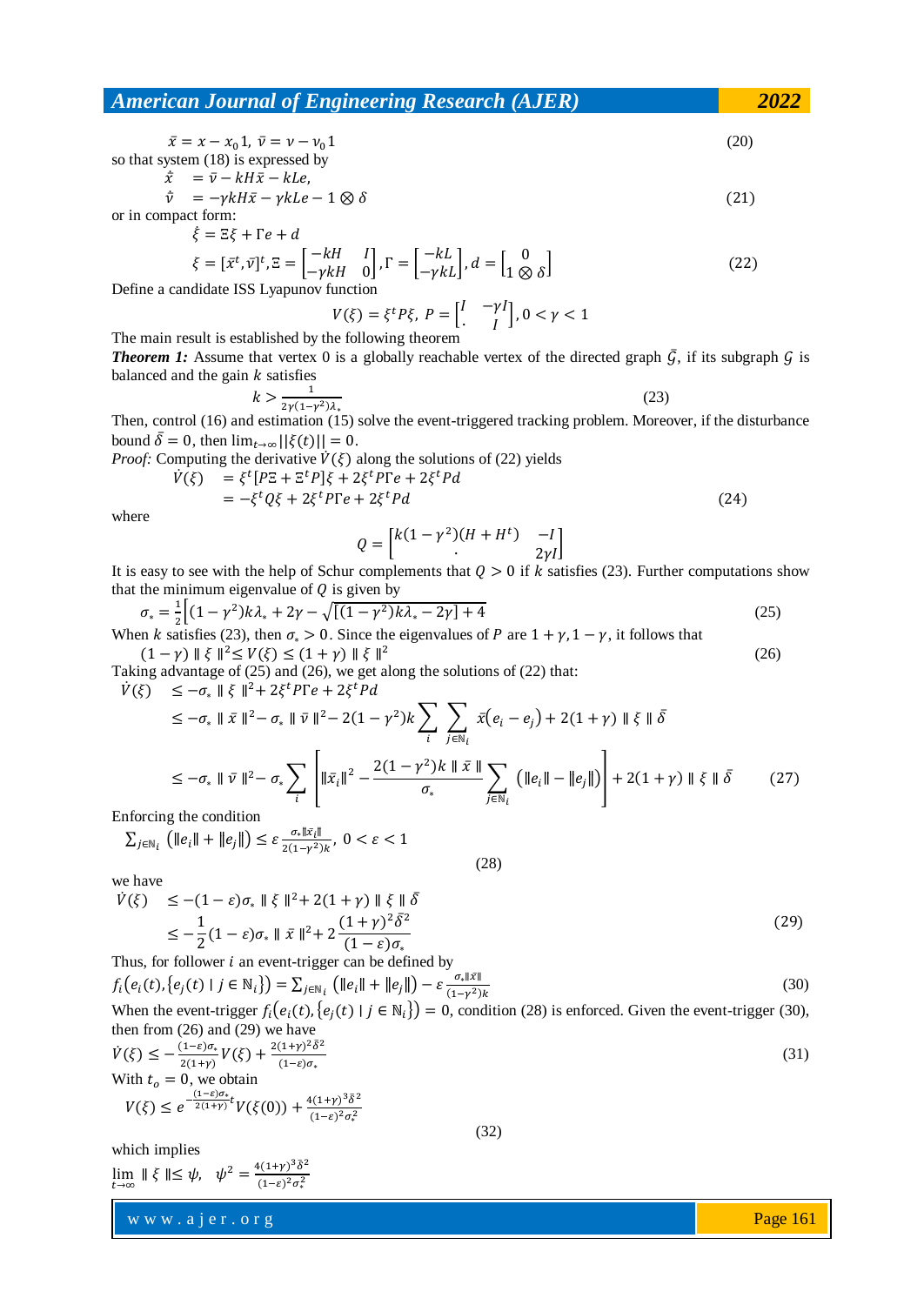Additionally, if  $\bar{\delta} = 0$ , then  $\lim_{t \to \infty} || \xi || = 0$ , which completes the proof.

*Remark 2:* For simplicity in the exposition, the event-trigger condition (28) can be replaced by a centralized one  $\| e \| \leq \varepsilon \frac{6}{2(1-\gamma^2)}$  $\sigma_* \| \xi \|$ (33)

Evidently, the trigger condition (33) is conservative, however it helps in simulation experimentation. Suppose that this condition (33) is satisfied and  $\bar{\delta} = 0$ , then there exists at least one agent for which the next inter-event interval is bounded from below by a time  $\tau_D$ , determined by

$$
\tau_D = \frac{1}{\|\Xi\| - \|\Gamma\|} \ln \left[ \frac{1+\phi}{1 + \frac{\|\Gamma\|}{\|\Xi\|} \phi} \right]
$$
  
\n
$$
\phi(\tau_D, 0) = \frac{\varepsilon \sigma_*}{2(1 - \gamma^2) \|\mathbf{L}\|}
$$
  
\n
$$
\frac{\|\mathbf{e}\|}{\|\xi\|} \leq \phi(t, \phi_o), \phi_o = \phi(0, \phi_o)
$$
  
\nand  $\phi(t, \phi_o)$  is the solution of  
\n
$$
\dot{\phi} = \|\Xi\| (1 + \phi) \left[1 + \frac{\|\Gamma\|}{\|\Xi\|} \phi\right]
$$
\n(34)

(35)

*C. With communication delays*

In this case, we take into consideration model (17) along with  $\hat{x}_i(t) = e_i(t) + x_i(t)$  and manipulate to obtain:  $\dot{x}_i(t) = v(t) - k(L+B)x(t-r) + kB1x_0(t)$ 

$$
\dot{v}_i(t) = u_0 1 - \gamma k (L + B) x (t - r) + \gamma k B 1 x_0 (t - r) - k L e (t - r) \tag{36}
$$

 $V_i(t) = u_0 t - \gamma \kappa (L + B) \chi(t - t) + \gamma \kappa B \chi_0(t - t) - \kappa L \epsilon (L - t)$  (30)<br>Using the change of variables (20), algebraic manipulations yield a further simplified closed-loop system in the form of time-delayed differential equations:

$$
\begin{aligned}\n\dot{\bar{x}} &= \bar{v} - kH\bar{x}(t-r) - kLe(t-r), \\
\dot{v} &= -\gamma kH\bar{x}(t-r) - \gamma k \operatorname{Le}(t-r) - 1 \otimes \delta \\
\dot{\xi} &= \Xi_1 \xi(t) + \Xi_2 \xi(t-r) + \Gamma e(t-r) + d \\
\xi &= [\bar{x}^t, \bar{v}]^t, \Xi_1 = \begin{bmatrix} 0 & I \\ 0 & 0 \end{bmatrix}, \Xi_2 = \begin{bmatrix} -kH & 0 \\ -\gamma kH & 0 \end{bmatrix}, \\
\Gamma &= \begin{bmatrix} -kL \\ -\gamma kH \end{bmatrix}, d = \begin{bmatrix} 0 & 0 \\ 1 & 0 \end{bmatrix}\n\end{aligned}
$$
\n(38)

Before proceeding further, the standard theorem of stability must be recalled. The main results can then be readily derived and left for the time being.

#### **V. LYAPUNOV-RAZUMIKHIN THEOREM**

Here the idea is based on the following argument: because the future states of the system depend on the current and past states values, the Lyapunov function should become functional- more details in Lyapunov Krasovskii method- which may complicate the condition formulation and the analysis. To avoid using functional; Razumikhin made his theorem, which is, based on formulating Lyapunov functions not functionals. First one should build a Lyapunov function  $V(x(t))$  which is zero when  $x(t) = 0$  and positive otherwise, then the theorem does not require  $\dot{V} < 0$  always but only when the  $V(x(t))$  for the current state becomes equals to  $\overline{V}$ which is given by

$$
\bar{V} = \max_{\theta \in [-\tau, 0]} V(x(t + \theta))
$$
\n(39)

the theorem statement is given by [100]:

*Suppose f is a functional that takes time t and initial values*  $x_t$  *and gives a vector of n states x and*  $u, v, w$  are *class K* functions  $u(s)$  and  $v(s)$  are positive for  $s > 0$  and  $u(0) = v(0) = 0$ , v is strictly increasing. If there *exists a continuously differentiable function*  $V: \mathbb{R} \times \mathbb{R}^n \to R$  *such that* 

 $u(\parallel x \parallel) \le V(t, x) \le v(\parallel x \parallel)$  (40)

*and the time derivative of V along the solution*  $x(t)$  *satisfies*  $\dot{V}(t, x) \leq -w(\Vert x \Vert)$  *whenever*  $V(t + \theta, x(t +$  $\theta$ ))  $\leq V(t, x(t))\theta \in [-\tau, 0]$ , then the system is uniformly stable

*If in addition*  $w(s) > 0$  *for s* > 0 *and there exists a continuous non-decreasing function*  $p(s) > s$  *for s* > 0 *such that*  $\dot{V}(t, x) \leq -w(||x||)$  *whenever*  $V(t + \theta, x(t + \theta)) \leq p(V(t, x(t)))$ 

*for*  $\theta \in [-\tau, 0]$ , then the system is uniformly asymptotically stable. If in addition  $\lim u(s)_{s\to\infty} = \infty$  then the *system is globally asymptotically stable.*

The argument behind the theorem is like this:  $\bar{V}$  is serving as a measure for the V in the interval  $t-\tau$  to t then if  $V(x(t))$  is less than  $\bar{V}$  then it's not necessary that  $\dot{V} < 0$ , but if  $V(x(t))$  becomes equals to  $\bar{V}$  then  $\dot{V}$  should be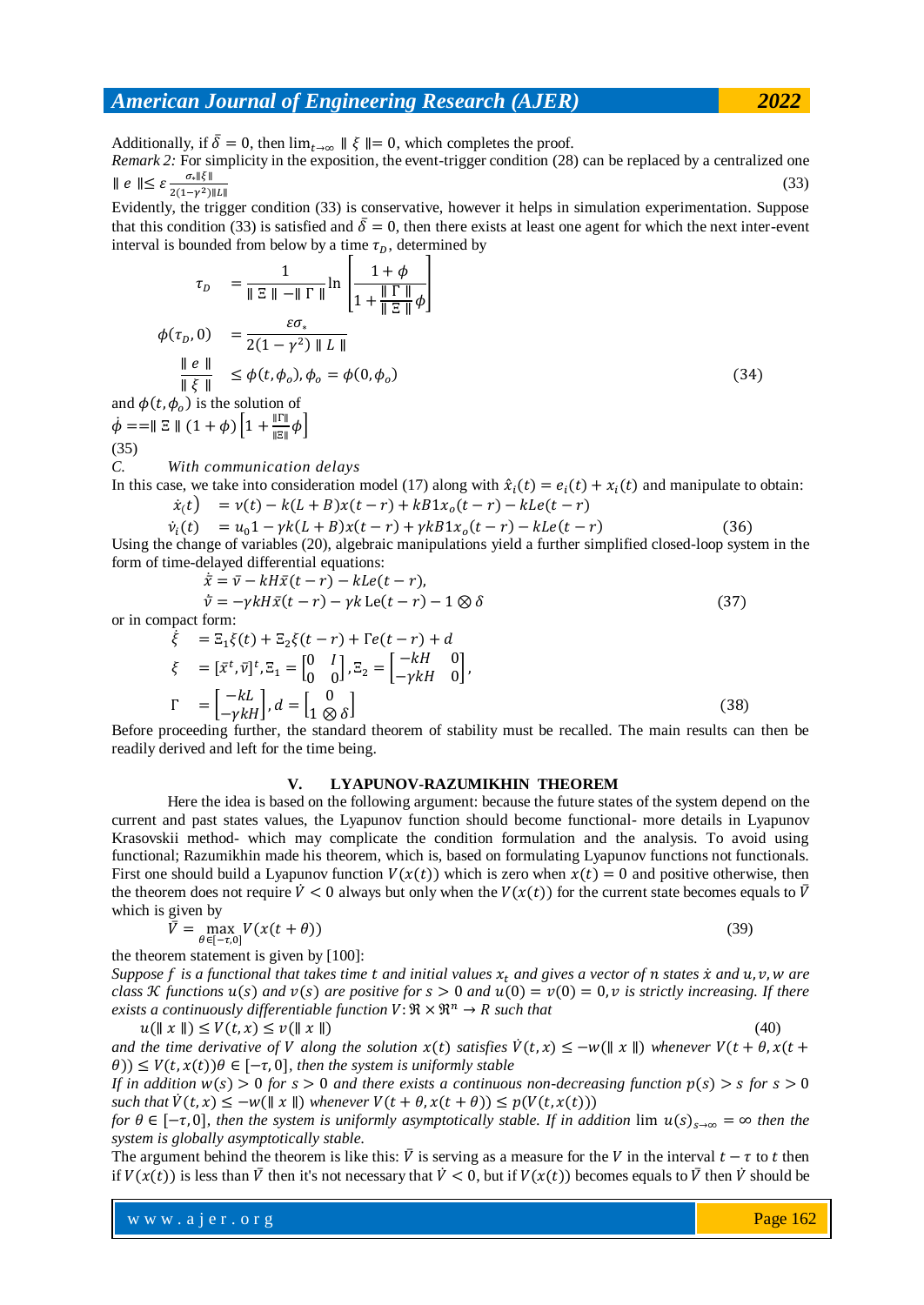$< 0$  such that V will not grow.

The procedure can be explained more by the following discussion: consider system and a selected Lyapunov function  $V(x)$  which is positive semi-definite. By taking the time derivative of this Lyapunov function we get  $\dot{V}$ According to Razumikhin theorem this term does not always need to be negative, but if we added the following term  $a(V(x) - V(x_t))$   $a > 0$  to V then the term

$$
\dot{V} + a(V(x) - V(x_t))
$$

 $\left(41\right)$ 

should always be negative then by looking at this term we find that this condition is satisfied if  $\dot{V} < 0$  and  $V(x) \le V(x_t)$  meaning that the system state are not growing in magnitude and it is approaching the origin (stable system) Or  $a(V(x) < V(x_t))$  and  $\dot{V} > 0$  but  $\dot{V} < |a(V(x) - V(x_t))|$  then although  $\dot{V}$  is positive and states are increasing but the Lyapunov function is limited by an upper bound and it will not grow without limit. The third case is that both of them are negative and it's clear that it is stable. This condition insures uniformly stability meaning that the states may not reach the origin but it is contained is a domain say  $\epsilon$  which obey the primary definition of the stability.

To extends this theorem for asymptotic stability we can consider adding the term  $p(V(x(t))) - V(x_t)$  where  $p(.)$  is a function that has the following characteristics

 $p(s) > s$ 

and then the condition becomes

$$
\dot{V} + a\big(p(V(x(t))) - V(x_t)\big) < 0, a > 0\tag{42}
$$

By this when the system reaches some value which make  $p(V(x(t))) = V(x_t)$  requires  $\dot{V}$  to be negative but at this instant  $V(x(t) < V(x_t))$  then in the coming  $\tau$  interval the  $V(x)$  will never reaches  $V(x_t)$  and the maximum value in this interval is the new  $V(x_t)$  which is less than the previous value and with the time the function keeps decreasing until the states reach the origin.

#### **VI. CLOUD-REINFORCED CONTROL SCHEME**

We present a multiagent control scheme where inter-agent communication is completely replaced by the use of a shared information repository (archive, warehouse) hosted on a cloud. Differently than in traditional event-triggered coordination schemes, here each agent schedules its own cloud accesses independently, and does not need to be alert for information broadcast by other agents. When an agent accesses the repository, it uploads some data packets, and downloads other packets that were previously deposited by other agents. Therefore, each agent receives only outdated information about the state of the other agents. The control law and the rule for scheduling the cloud accesses are designed to guarantee that the closed-loop system is wellposed and achieves the control objective, in spite of only using outdated information. Our analysis extends the use of the edge Laplacian [39], [40] to second-order directed networks, which allows us to consider control tasks with asymmetric information flow among the agents, such as leader-following tasks. With respect to the related works [41]-[44], this report introduces cloud reinforcement for multi-agent systems with second-order dynamics. Moreover, differently than [43], [44], here we consider additive disturbances (both persistent and vanishing) on the agent dynamics.

In comparison to centralized solutions for multiagent coordination, the proposed cloud-reinforced control scheme presents several important advantages: the computational burden can be distributed between the agents and the cloud according to the available resources; the architecture can be made resilient to failures of individual subsystems; fall-back local control laws can be used to put the agents in a fail safe state in case the communication with the cloud is temporarily lost; the framework can be also used for tasks that require the agents to perform local computations between two consecutive cloud accesses. We wish to emphasize that the proposed cloud-reinforced control scheme is scalable with the number of agents. Indeed, each agent can carry its own computational resources, while performing only local computations. The amount of such computation does not scale with respect to the number of agents added to the overall system. Indeed, at any cloud access, only the data referred to a single agent is communicated and processed. The only centralized resource that grows with respect to the number of agents is the memory of the cloud, which scales linearly. Moreover, the proposed setup differs from existing control schemes for asynchronous consensus algorithms with communication delays, for example [45], in that the delay in the information acquisition is not an undesired exogenous phenomenon, but it is induced by the control policy itself. In particular, the proposed scheduling policy aims at prolonging as much as possible the interval between two consecutive cloud connections of the same agent, in order to reduce the total number of communication instances.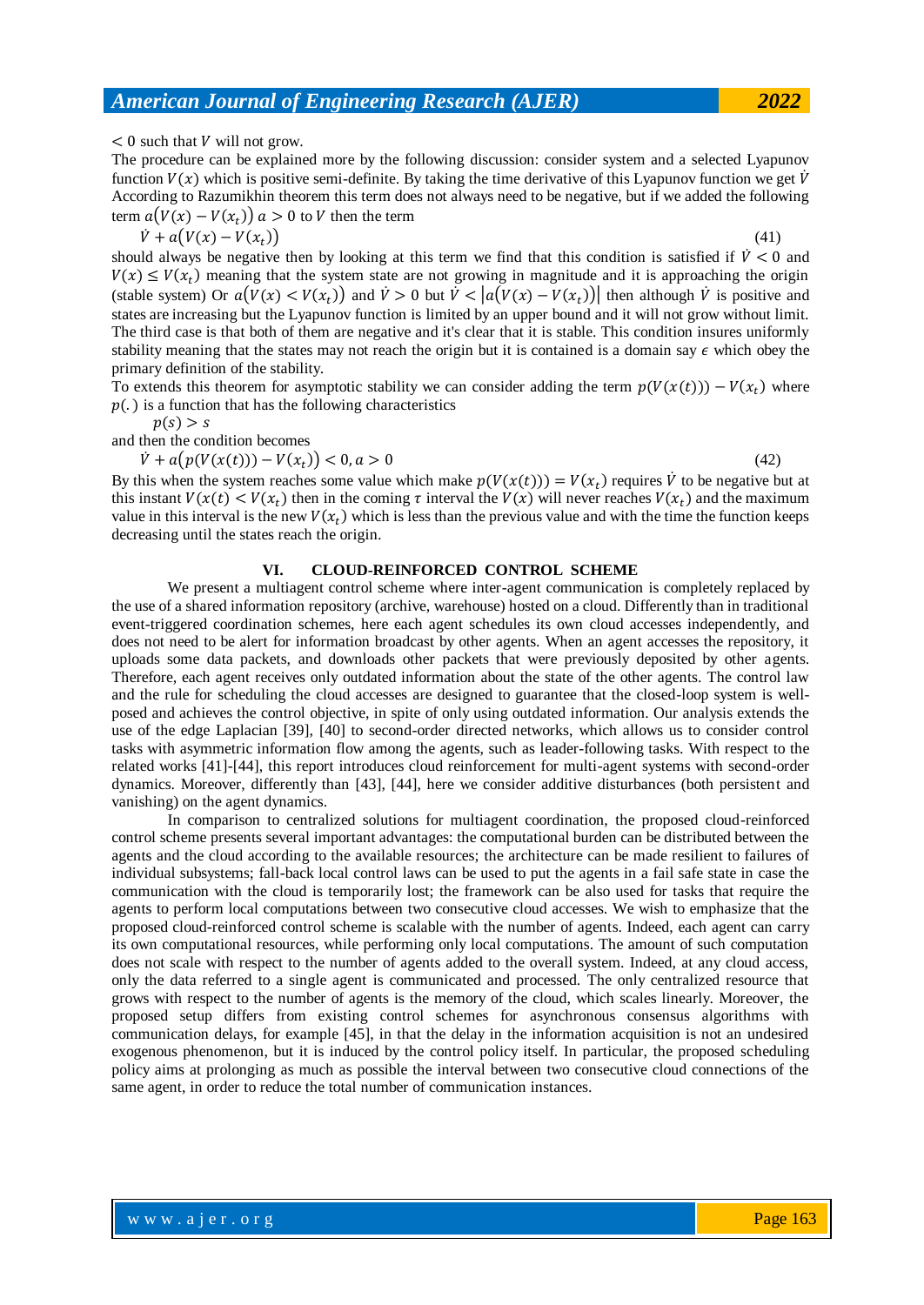| Agent             |                 |                          | N                    |
|-------------------|-----------------|--------------------------|----------------------|
| <i>lastaccess</i> | $ti$ , $\ell$ 1 | ti, $\ell$ 2<br>$\ldots$ | tN, lN               |
| distance          | di, l1          | di, l2                   | dN, lN               |
| speed             | $si, \ell$ 1    | si, l2<br>$\ldots$       | $SN, \ell N$         |
| control           | ui.l1           | ui, l2<br>$\cdots$       | $U\mathsf{N},\ell N$ |
| nextaccess        | ti, l1          | ti, $\ell$ 2             | tN, lN               |
|                   | $+1$            | $+1$                     | $+1$                 |

TABLE I DATA STORED IN THE CLOUD AT ARBITRARY TIME INSTANT  $t \geq 0$ 

#### **VII. CLOUD WAREHOUSE**

In our view, we consider that the agents cannot exchange any information directly, but can only upload and download information on a shared warehouse hosted on a cloud, which is accessed intermittently by each agent and asynchronously by different agents. The topology of the information exchanges happening through the cloud is described by a network graph  $G = (\mathcal{V}; \mathcal{E}; \omega)$  where  $\mathcal{V} = \{1, ..., N\}$  with  $N \in \mathbb{N}, \mathcal{E} \subseteq \mathcal{V} \times \mathcal{V}$  under the constraint  $(i, j) \notin \mathcal{E}$  for all  $i \in \mathcal{V}$  and  $\omega \colon \mathcal{E} \to \mathbb{R}_+$ . Each element of  $\mathcal{V}$  is called vertex and each vertex represents one of the agents, and each agent i downloads the information uploaded by its neighbors  $j \in \mathcal{N}_i$  in the graph.

Throughout this work, the network graph  $\zeta$  is considered time-invariant and contains a spanning tree.

When an agent accesses the cloud, it also has access to a sampled measurement of its own state. The time instants when agent *i* accesses the cloud are denoted as  $t_{i,k}$  with  $k \in \mathbb{N}$ , and by convention  $t_{i,0} = 0$  for all the agents. For convenience, we denote as  $\ell_i(t)$  the index of the most recent access time of agent i before time t, that is,

$$
\ell_i(t) = \mathbf{m} \{ k \in \mathbb{N} : t_{i,k} \le t \}
$$
\n
$$
(43)
$$

The measurement obtained by agent i upon the time instant  $t_{ik}$  is denoted as  $z_{ik}$ . The control signals  $u_i(t)$  are held constant between two consecutive cloud accesses:

 $u_i(t) = u_{i,k}(t) \forall t \in [t_{i,k},$ 

 $(44)$ 

*Remark 3: Note in Table I that the*  $i - th$  *column corresponds to the latest packet uploaded by agent i. The elements*  $d_{i,k}$  and  $s_{i,k}$  are generic measurement variables and problem-dependent. The time dependence of the functions  $l_i$  is omitted to keep the notation acute.

The data contained in the cloud at a representative time instant is represented in Table I.

When an agent accesses the cloud, it uploads data that other agents may download later, when they, in turn, access the cloud. Typically, when agent i accesses the cloud at time  $t_{i,k}$ , it uploads a packet containing the following information: the current time  $t_{i,k}$ , the measurements  $d_{i,k}$  and  $s_{i,k}$ , the value  $u_{i,k}$  of the control input that is going to be applied in the time interval  $\left| t_{i,k}, t_{i,k+1} \right|$ , and the time  $t_{i,k+1}$  of the next access. This packet overwrites the packet that was uploaded on the previous access, thus avoiding that the amount of data contained in the cloud grow over time. When agent i accesses the cloud at time  $t_{i,k}$ , it downloads and stores the latest packet uploaded by each agent  $j \in \mathcal{N}_i$ .

This information, together with the measurements  $d_{i,k}$  and  $s_{i,k}$ , is used by agent i to compute its control input  $u_{i,k}$  for the upcoming time interval  $(t_{i,k}, t_{i,k+1})$ , and to schedule the next cloud access  $t_{i,k+1}$ .

In case that the cloud is endowed with some computational capabilities, it may also compute some global information about the state of the system for the agents to download. In such situation, the cloud provides a positive scalar  $\sigma_{i,k}$  which represents an upper bound on x, the overall state for possible performance improvement.

#### **VIII. CONCLUSIONS**

This report has provided a theoretical framework for analysis of consensus algorithms for networked multi-agent systems with fixed or dynamic topology and directed information flow. The role of "cooperation" in distributed coordination of networked autonomous systems has been clarified. The main tools have been laid down and several theoretical results are sorted out.

#### **ACKNOWLEDGMENT**

The work of the second author is supported by the deanship of scientific research (DSR) at KFUPM through distinguished professorship research project no. **DUP 191007**.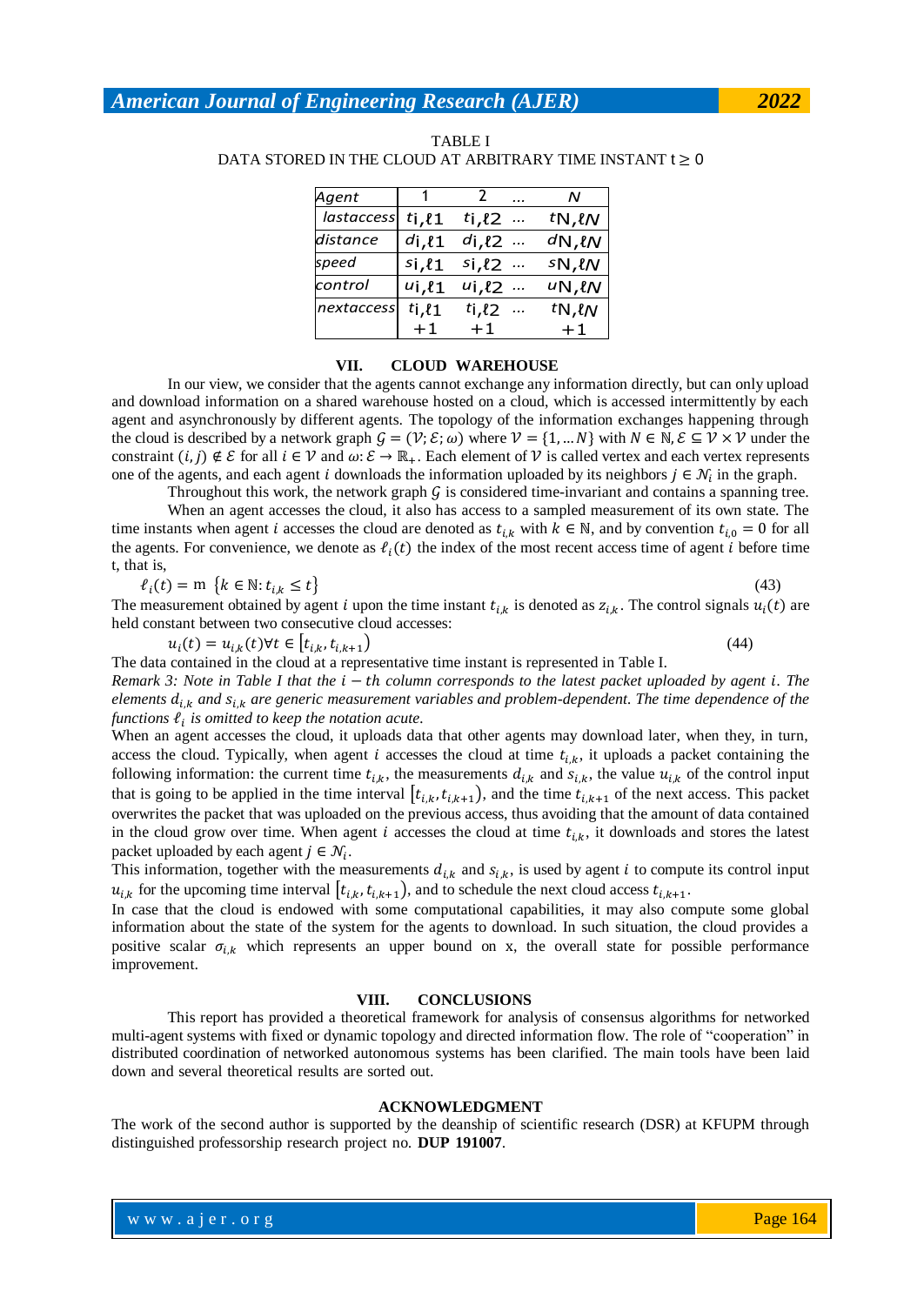#### **REFERENCES**

- [1]. M. S. Mahmoud and Yuanqing Xia, *Networked Control Systems: Cloud Control and Secure Control*, Elsevier Butterworth-Heinemann, Brazil, February 2019.
- [2]. R. Olfati-Saber, J. A. Fax, and R. M. Murray, "Consensus and cooperation in networked multi-agent systems", Proc. the IEEE, vol. 95(1), pp. 215–233, 2007.
- [3]. W. Ren, R. W. Beard, and E. M. Atkins, "A survey of consensus problems in multi-agent coordination", *American Control Conference*, Portland, Oregon, USA, 2005.
- [4]. M. Arcak, "Passivity as a design tool for group coordination", *IEEE Trans. Automatic Control*, vol. 52(8), pp. 1380–1390, 2007.
- [5]. Dimos V. Dimarogonas and Kostas J. Kyriakopoulos, "A connection between formation infeasibility and velocity alignment in kinematic multiagent systems", *Automatica*, vol. 44(10), pp. 2648-2654, 2008.
- [6]. M. S. Mahmoud, *Multiagent Systems: Introduction and Coordination Control*, CRC Publishers- Taylor and Francis Group, New York, May 2020.
- [7]. M. S. Mahmoud and Yuanqing Xia, *Cloud Control Systems: Analysis, Design and Estimation*, Elsevier Butterworth-Heinemann, Brazil, January 2020.
- [8]. D. Nesic and A. R. Teel, "Input-output stability properties of networked control systems", IEEE Trans. Automatic Control, pp. 49(10), pp. 1650–1667, 2004.
- [9]. M. Mazo and P. Tabuada, "Decentralized event-triggered control over wireless sensor/actuator networks", IEEE Trans. *Automatic Control*, vol. 56(10): pp. 2456–2461, 2011.
- [10]. P. Tabuada, "Event-triggered real-time scheduling of stabilizing control tasks", IEEE Trans. Automatic Control, vol. 52(9), pp. 1680–1685, 2007.
- [11]. A. Anta and P. Tabuada, "To sample or not to sample: self-triggered control for nonlinear systems", *IEEE Trans. Automatic Control*, vol. 55, pp. 2030–2042, 2010.
- [12]. X. Wang and M. D. Lemmon. Self-triggered feedback control systems with finite-gain L2 stability. IEEE Trans. Automatic Control, 54:452–467, 2009.
- [13]. O. Demir and J. Lunze. Event-based synchronization of multi-agent systems. In Proceedings of the 4th IFAC Conference on Analysis and Design of Hybrid Systems, 2012.
- [14]. D. Liuzza, D. V. Dimarogonas, M. di Bernardo, and K. H. Johansson. Distributed model-based event-triggered control for synchronization of multi-agent systems. In IFAC Conference on Nonlinear Control Systems (NOLCOS), Toulouse, France, 2013.
- [15]. C. De Persis and P. Frasca. Self-triggered coordination with ternary controllers. In IFAC Workshop on Distributed Estimation and Control in Networked Systems (NecSys), 2012.
- [16]. P. T. Eugster, P. A. Felber, R. Guerraoui, and Kermarrec A. M. The many faces of publish/subscribe. ACM Computing Surveys, 35:114– 131, 2003.
- [17]. G. Cugola and H. A. Jacobsen. Using publish/subscribe middleware for mobile systems. ACM SIGMOBILE Mobile Computing and Communications Review, 6:25–33, 2002.
- [18]. M. Ansbjerg Kjer, M. Kihl, and A. Robertsson. Resource allocation and disturbance rejection in web servers using SLAs and virtualized servers. IEEE Transactions on Network Service Management, 6:226– 239, 2009.
- [19]. H. C. Lim, S. Babu, J. S. Chase, and S. S. Parekh. Automated control in cloud computing: challenges and opportunities. In Workshop on Automated control for data centers and clouds, ACDC, Barcelona, Spain, 2009.
- [20]. S. Samii, P. Eles, Z. Peng, Tabuada P., and A. Cervin. Dynamic scheduling and control-quality optimization of self-triggered control applications. In IEEE Real-Time Systems Symposium, San Diego, California, US, 2010.
- [21]. Y. Xu, K.-E. Arzen, Bini E., and A. Cervin. Response time driven design of control systems. In The 19th World Congress of the International Federation of Automatic Control, 2014.
- [22]. N. A. Cruz, B. M. Ferreira, Kebkal O., A. C. Matos, C. Petrioli, R. Petroccia, and D. Spaccini. Investigation of underwater acoustic networking enabling the cooperative operation of multiple heterogeneous vehicles. Marine Technology Society Journal, 47:43–58, 2013.
- [23]. E. Fiorelli, N. E. Leonard, P. Bhatta, D. A. Paley, R. Bachmayer, and D. M. Fratantoni. Multi-AUV control and adaptive sampling in Monterey bay. IEEE Journal of Oceanic Engineering, 31:935–948, 2006.
- [24]. W. Yan, R. Cui, and D. Xu. Formation control of underactuated autonomous underwater vehicles in horizontal plane. In IEEE International Conference on Automation and Logistics, Qingdao, China, 2008.
- [25]. P. V. Teixeira, D. V. Dimarogonas, K. H. Johansson, and J. Sousa. Event-based motion coordination of multiple underwater vehicles under disturbances. In OCEANS'10 IEEE, Sidney, Australia, 2010.
- [26]. P. V. Teixeira, D. V. Dimarogonas, K. H. Johansson, and J. Sousa. Multi-agent coordination with event-based communication. In American Control Conference, Baltimore, Maryland, US, 2010.
- [27]. R. A. Horn and C. R. Johnson. Topics in Matrix Analysis. Cambridge University Press, 1991.
- [28]. Y.-Y. Liu, J.-J. Slotine, and A.-L. Barabasi, "Controllability of complex networks", Nature, no. 473, pp. 167–73, 2011.
- [29]. Y. Shoham and L.-B. Kevin, Multiagent Systems. Cambridge University Press, 2009.
- [30]. R. Olfati-Saber, J. A. Fax, and R. M. Murray, "Consensus and cooperation in networked multi-agent systems," Proceedings of the IEEE, vol. 95, no. 1, pp. 215–233, 2007.
- [31]. P. V. Teixeira, D. V. Dimarogonas, and K. H. Johansson, "Multi-agent coordination with event-based communication," in American Control Conference, 2011.
- [32]. L. Paull, S. Saeedi, M. Seto, and H. Li, "AUV navigation and localization: A review," IEEE Journal of Oceanic Engineering, vol. 39, no. 1, pp. 131–149, 2014.
- [33]. A. Anta and P. Tabuada, "To sample or not to sample: Self-triggered control for nonlinear systems," IEEE Transactions on Automatic Control, vol. 55, no. 9, pp. 2030–2042, 2010.
- [34]. W. P. M. H. Heemels, K. H. Johansson, and P. Tabuada, "An introduction to event-triggered and self-triggered control," in IEEE Conference on Decision and Control, 2012.
- [35]. D. V. Dimarogonas and K. H. Johansson, "Event-triggered control for multi-agent systems," in IEEE Conference on Decision and Control, 2009.
- [36]. C. De Persis and P. Frasca, "Robust self-triggered coordination with ternary controllers," IEEE Transactions on Automatic Control, vol. 58, no. 12, pp. 3024–3038, 2013.
- [37]. J. W. Durham, R. Carli, P. Frasca, and F. Bullo,, "Dynamic partitioning and coverage control with asynchronous one-to-basestation communication," IEEE Transactions on Control of Network Systems, vol. 3, no. 1, pp. 24-33, 2016.
- [38]. M. T. Hale and M. Egerstedt, "Differentially private cloud-based multiagent optimization with constraints," in Proceedings of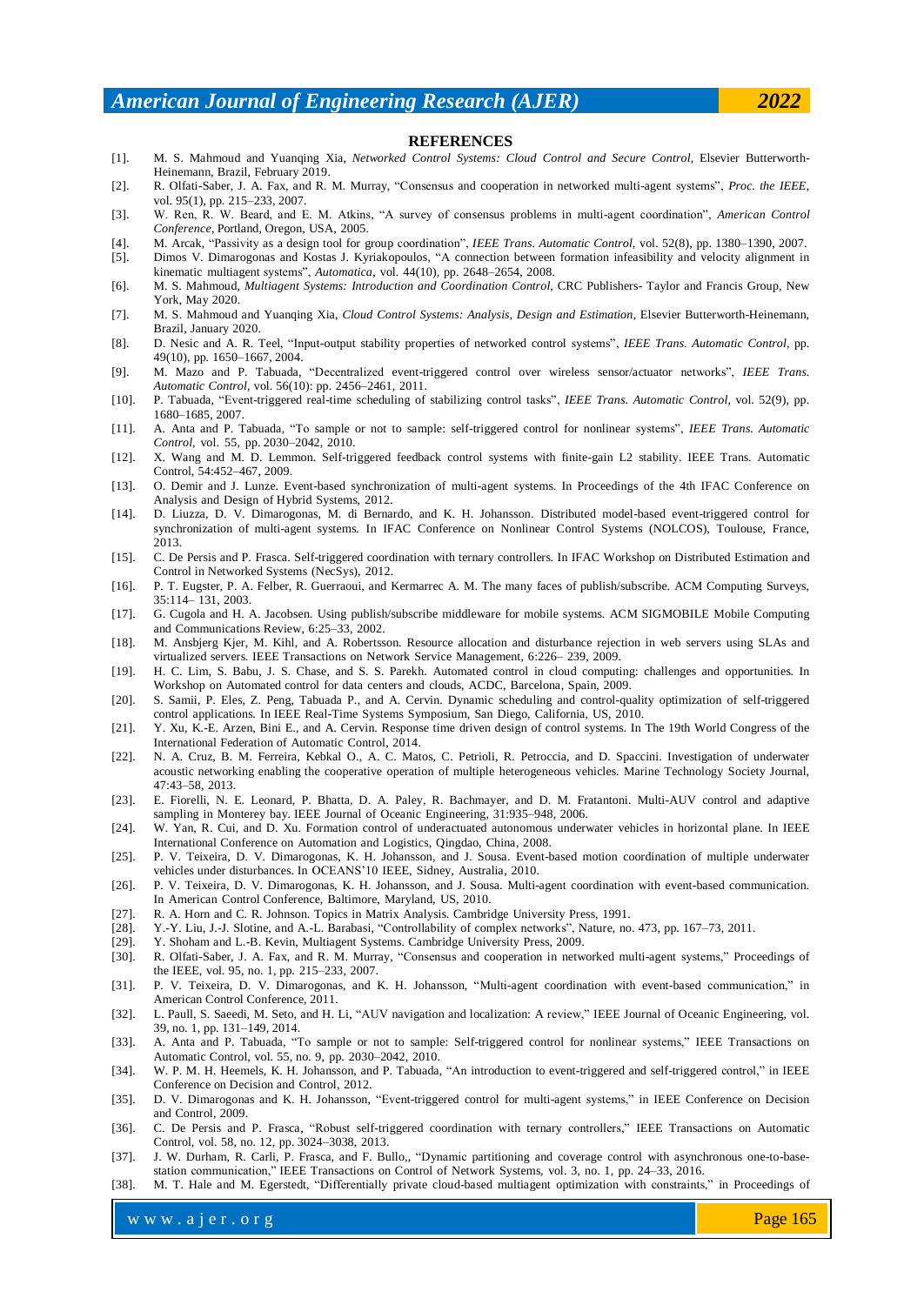the American Control Conference, Chicago, IL, USA, 2015.

- [39]. D. Zelazo and M. Mesbahi, "Edge agreement: Graph-theoretic performance bounds and passivity analysis," IEEE Transactions on Automatic Control, vol. 56, no. 3, pp. 544–555, 2011.
- [40]. Z. Zeng, X. Wang, and Z. Zheng, "Convergence analysis using the edge Laplacian: Robust consensus of nonlinear multi-agent systems via ISS method," International Journal of Robust and Nonlinear Control, vol. 26, pp. 1051-1072, 2015.
- [41]. A. Adaldo, D. Liuzza, D. V. Dimarogonas, and K. H. Johansson, "Control of multi-agent systems with event-triggered cloud access," in European ControlConference, Linz, Austria, 2015.
- [42]. A. Adaldo, D. Liuzza, D. V. Dimarogonas, and K. H. Johansson, "Multi-Agent Trajectory Tracking with Event-Triggered Cloud Access," in IEEE Conference on Decision and Control, 2016.
- [43]. C. Nowzari and G. J. Pappas, "Multi-agent coordination with asynchronous cloud access," in American Control Conference, 2016.
- [44]. S. L. Bowman, C. Nowzari, and G. J. Pappas, "Coordination of multiagent systems via asynchronous cloud communication," in IEEE Conference on Decision and Control, 2016.
- [45]. F. Xiao and L. Wang, "Asynchronous consensus in continuous-time multi-agent systems with switching topology and timevarying delays," IEEE Transactions on Automatic Control, vol. 53, no. 8, pp. 1804–1816, 2008.
- [46]. M. Mesbahi and M. Egerstedt, *Graph Theoretic Methods in Multiagent Networks*, Princeton University Press, 2010.
- [47]. A. Adaldo, F. Alderisio, D. Liuzza, G. Shi, D. V. Dimarogonas, M. Bernardo, and K. H. Johansson, "Event-triggered pinning control of switching networks," IEEE Transactions on Control of Network Systems, vol. 2, no. 2, pp. 204–213, 2015.
- [48]. M. S. Mahmoud, *Distributed Control and Filtering for Industrial Systems*, IET Press, UK, December 2012.
- [49]. R. Olfati-Saber, J. Alex Fax, and R. M. Murray, "Consensus and cooperation in networked multi-agent systems", Proc. the IEEE, vol. 95, pp. 215–233, 2007.
- [50]. C. Godsil and G. Royle, *Algebraic Graph Theory*, Springer- Verlag, New York, 2001.
- [51]. D. Angeli and P.-A. Bliman, "Convergence speed of unsteady distributed consensus: decay estimate along the settling spanningtrees", *SIAM J. Control Optimization*, vol. 48(1), pp. 1-2, 2009.
- [52]. P. Lin, Y. M. Jia and L. Li, "Distributed robust H∞ consensus control in directed networks of agents with time-delay", *Systems and Control Lett.*, vol. 57, no. 8, pp. 643–653, 2008.
- [53]. J. Zhou and Q. Wang, "Convergence speed in distributed consensus over dynamically switching random networks", Automatica, vol. 45(6), 1455–461, 2009.
- [54]. R. Olfati-Saber and R. M. Murray, "Consensus Problems in Networks of Agents with Switching Topology and Time Delays? *IEEE Trans. Automatic Control*, vol.49(9), pp. 1520–533, 2004.
- [55]. R. S. Smith and F. Y. Hadaegh, "Control of deep-space formation-flying spacecraft; relative sensing and switched information", *J. Guidance and Control Dynamics*, vol. 28(1), pp. 106–14, 2005.
- [56]. Q. Hui, "Distributed semi-stable LQR control for discrete-dime dynamically coupled systems", *J. Franklin Institute*, vol. 349, no. 1, pp. 74–92, 2012.
- [57]. R. Olfati-Saber and R. M. Murray, "Consensus problems in networks of agents with switching topology and time-delays", IEEE *Trans. Autom. Control*, vol. 49, no. 9, pp. 1520–1533, Sept. 2004.
- [58]. W. Ren and R. W. Beard, "Consensus seeking in multi-agent systems under dynamically changing interaction topologies", IEEE *Trans. Autom. Control*, vol. 50, no. 5, pp. 655–661, May 2005.
- [59]. R. Olfati-Saber and R. M. Murray, "Consensus problems in networks of agents with switching topology and time-delays", *IEEE Trans. Automatic Control*, vol. 49, no. 9, pp. 1520–1533, 2004.
- [60]. R. Olfati-Saber and R. M. Murray, "Consensus protocols for networks of dynamic agents", Proc. Amer. Control Conf., pp. 951-956, June 2003.
- [61]. R. A. Horn and C. R. Johnson, *Matrix Analysis*, Cambridge Univ. Press, Cambridge, UK, 1987.
- [62]. M. Fiedler, "Algebraic connectivity of graphs," *Czech. Math. J.*, vol. 23, no. 98, pp. 298-305, 1973.
- [63]. D. Cheng, J.H. Wang, and X. Hu, "An extension of LaSalle's invariance principle and its application to multi-agent consensus", *IEEE Trans. Automat. Control*, vol. 53, pp. 1765–1770, 2008.
- [64]. Y. Hong, L. Gao, D. Cheng, and J. Hu, "Lyapunov-based approach to multi-agent systems with switching jointly connected interconnection", IEEE Trans. Automat. Control, vol. 52, pp. 943'-948, 2007.
- [65]. A. Jadbabaie, J. Lin, and A. S. Morse, "Coordination of groups of mobile autonomous agents using nearest neighbor rules", *IEEE Trans. Automat. Control*, vol. 48, pp. 943–948, 2003.
- [66]. S. Khoo, L. Xie, Z. Man, and S. Zhao, "Observer-based robust finite-time cooperative consensus control for multi-agent k ", *Proc. 4th IEEE Conference on Industrial Electronics and Applications*, X ' , pp. 1883–1888, 2009.
- [67]. Y. Liu, Y. Jia, J. Du, and S. Yuan, "Dynamic output feedback control for consensus of multi-agent systems: an *H*∞ approach", *Proc. American Control Conference*, St. Louis, pp. 4470–4475, 2009.
- [68]. T. Namerikawa and C. Yoshioka, "Consensus control of observer-based multi-agent systems with communication delay", Proc. *SICE Annual Conference*,Tokyo, pp. 2414–2419, 2008.
- [69]. W. Ni and D. Cheng, "Leader-following consensus of multi-agent systems under fixed and switching topologies", Systems *Control Lett.*, vol. 59, pp. 209–217, 2010.
- [70]. R. Olfati-Saber and R. M. Murray, "Consensus problems in networks of agents with switching topology and time-delays", IEEE *Trans. Automat. Control*, vol. 49, pp. 1520–1533, 2004.
- [71]. R. Olfati-Saber, J.A. Fax, and R. M. Murray, "Consensus and cooperation in networked multi-agent systems", *Proc. IEEE*, vol. 95, pp. 215–233, 2007.
- [72]. W. Ren and R. W. Beard, "Consensus seeking in multiagent systems under dynamically changing interaction topologies", IEEE *Trans. Automat. Control*, vol. 50, pp. 655–661, 2005.
- [73]. J. H. Seo, H. Shima, and J. Back, "Consensus of high-order linear systems using dynamic output feedback compensator: low gain approach", *Automatica*, vol. 45, pp. 2659-2664, 2009.
- [74]. L. Scardovi and R. Sepulchre, "Synchronization in networks of identical linear systems", Automatica, vol. 45, pp. 2557-2562, 2009.
- [75]. J. Wang, D. Cheng, and X. Hu, "Consensus of multi-agent linear dynamical systems', Asian J. Control, vol. 10, pp. 144–155, 2008.
- [76]. X. Wang and Y. Hong, "Parametrization and geometric analysis of coordination controllers for multi-agent systems", Kybernetika, vol. 45, pp. 785–800, 2009.
- [77]. X. Wang, Y. Hong, J. Huang, and Z. Jiang, "A distributed control approach to a robust output regulation problem for multi-agent